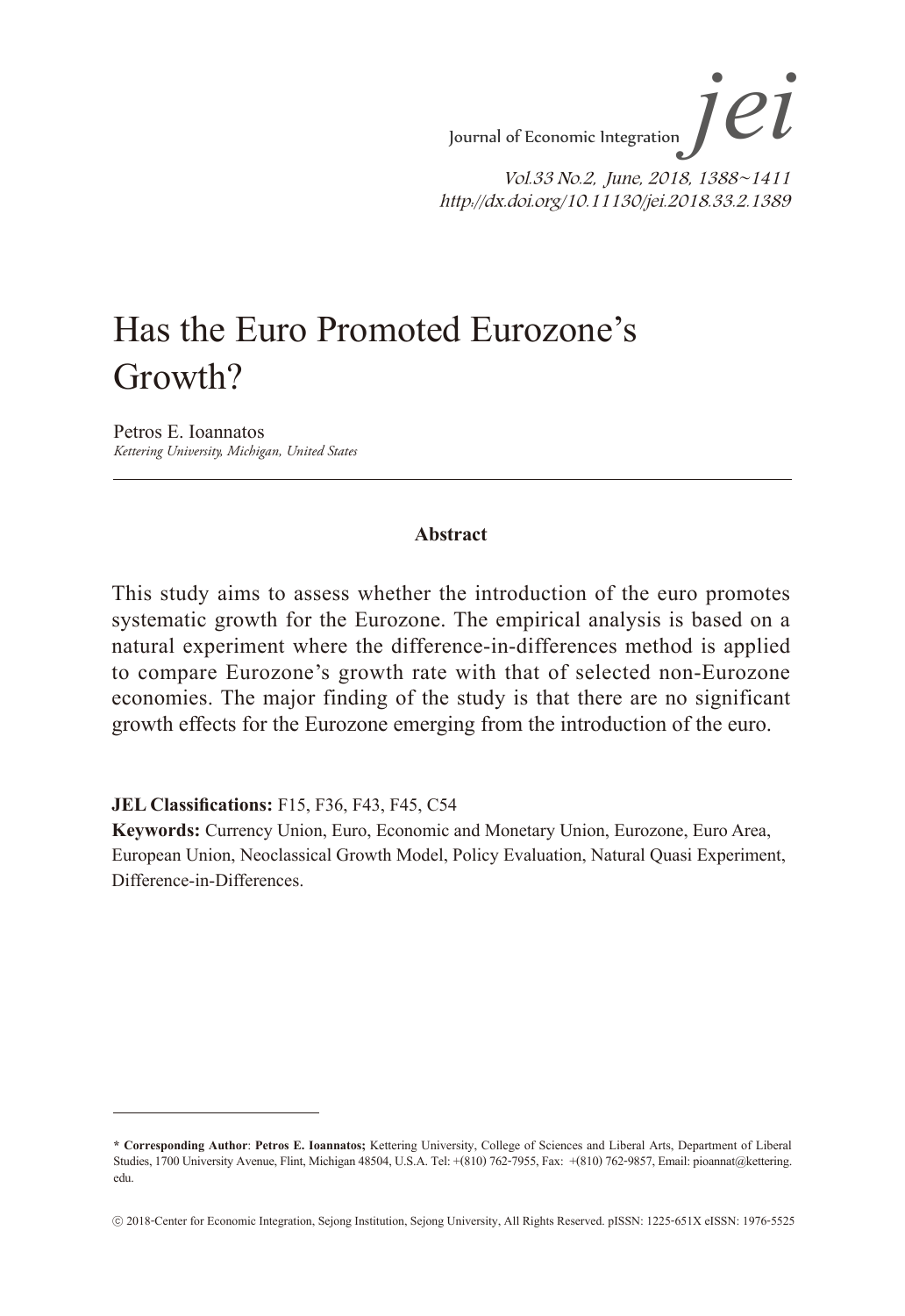#### **I. Introduction**

The formation of the Economic and Monetary Union (EMU), also known as Eurozone, was a step towards tightening the integration process of the European Union (EU). The Eurozone was formed in 1999 when most EU member countries pegged their respective nominal exchange rates to a single currency, the euro. It was the moment of creation for the world's largest single currency area. Subsequently, Eurozone member countries abandoned their own monetary policies in favor of a common monetary policy based on the euro, which was implemented by the European Central Bank. In addition, Eurozone member countries are required to coordinate their fiscal policies according to the Stability and Growth Pact, which imposes limits on government borrowing and national debt.

Despite the initial enthusiasm about the prospects of the single currency to promote the prosperity of the Eurozone, the enormous Eurozone undertaking has caused ample skepticism as the introduction of the euro was followed by an unprecedented Eurozone crisis. Some members of the Eurozone, such as Italy, Spain, Portugal, Ireland, and Cyprus, had to implement unpopular austerity measures, while other members, such as Greece, were faced with a sovereign debt crisis. It is evident that the single currency has caused adverse economic effects for several Eurozone members. Naturally, these effects threatened not only the economic stability of the affected members but also Eurozone's existence itself.

In view of the skepticism toward the euro, this study aims to examine whether the euro has promoted the growth rate of the Eurozone. In particular, this study attempts to determine whether a causal effect exists between the euro and the growth rate of the Eurozone, and thus, whether there are systematic growth effects for the Eurozone associated with the euro. The empirical analysis employed a natural experiment, using the Difference-in-Differences (DiD) method, to compare the growth rate of the Eurozone with that of several non-Eurozone economies which exhibit similar characteristics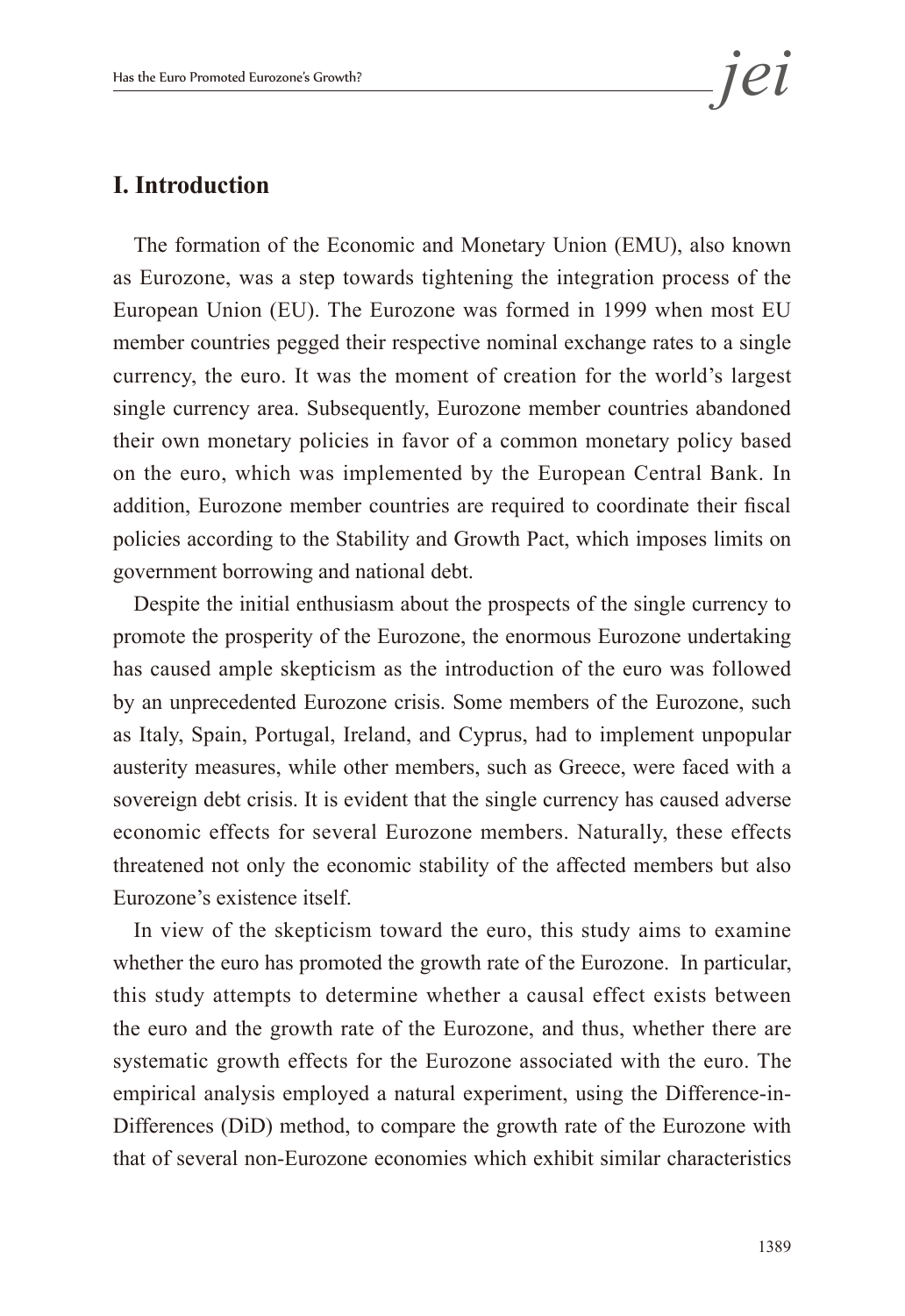with the Eurozone. The euro will turn out to be a success if the Eurozone's growth surpasses that of the non-Eurozone economies.

#### **II. Literature Review**

The introduction of the euro has sparked considerable academic interest on how such a currency union has affected the Eurozone and the global economy. Rose (2000, 2001) and Glick and Rose (2002) suggested that the formation of the Eurozone has a substantial impact on trade. Subsequently, Bun and Klaasen (2007) and Berger and Nitsch (2008) showed that the impact of the euro on trade has not been as substantial, as initially thought. Nitsch and Pisu (2008) presented evidence that the impact of the euro on trade has been largely overestimated. In addition, Sousa (2012) demonstrated that the impact of the currency union on trade, even though positive, is decreasing over time. Kunroo *et al.* (2016) showed that the euro can cause economic convergence among Eurozone countries through intra-industry trade. The euro has also affected foreign direct investment (FDI). Petroulas (2007), Schiavo (2007), Brouwer *et al.* (2008), and Baldwin *et al*. (2008) suggested that the euro had a profound impact on intra-Eurozone FDI flows as well as FDI flows to and from the Eurozone to third countries. Abbott and De Vita (2011) further illustrated this view.

Previous studies have focused on the advantages of a single currency over national currencies. Vickers (2000) indicated the advantages of eliminating the nominal exchange rate movement, as well as the importance of supplyside factors for economic growth. Mundell (2000, 2003) supported that a global currency is needed for global growth and that the euro is a step toward the right direction. Wyplosz (2006) demonstrated that despite some secondary difficulties, the euro has been a major success. Lane (2006) argued that the elimination of exchange rate uncertainty would lead to real convergence between members, and in turn, higher levels of output and growth. Barrell *et*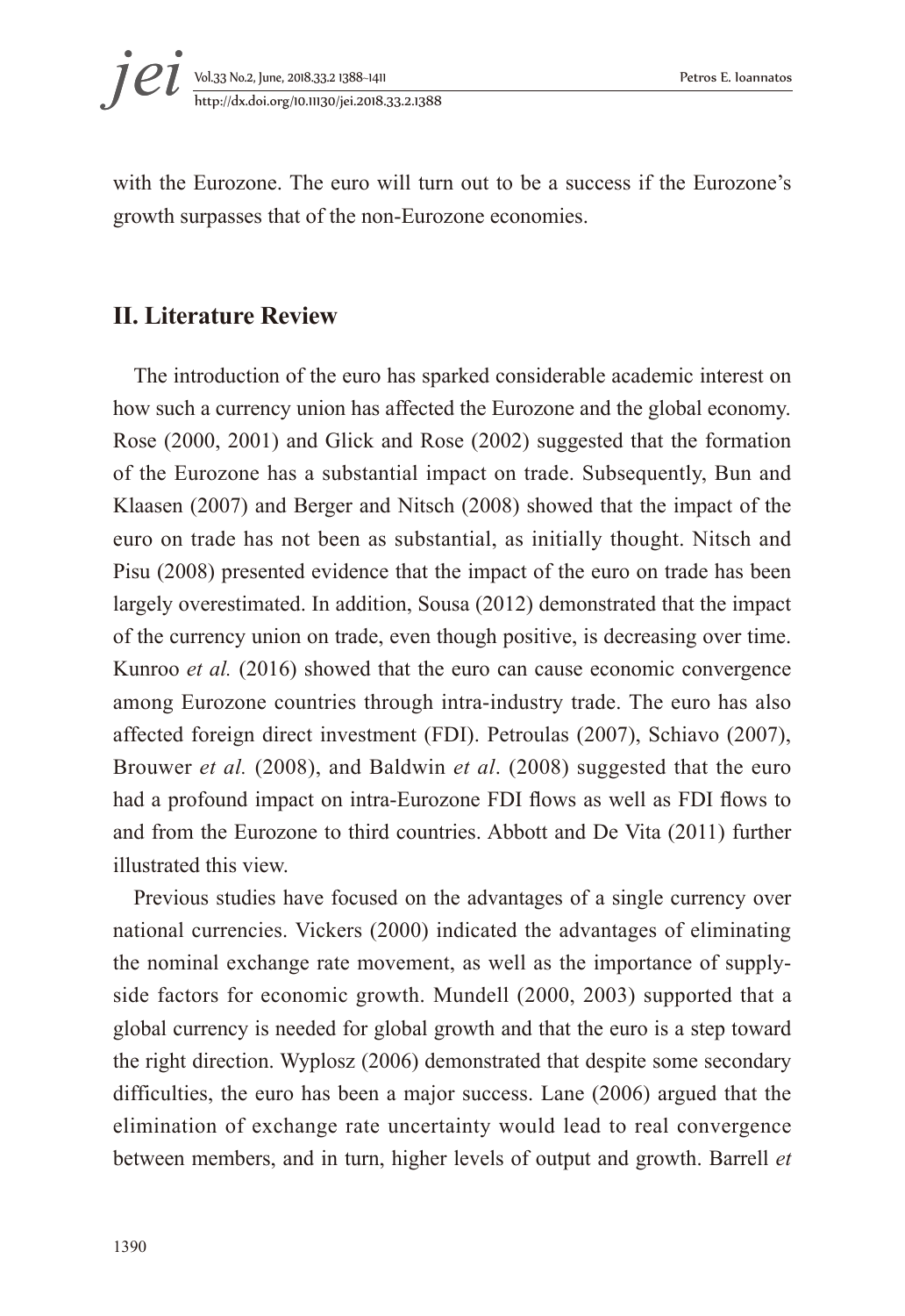*al*. (2008) showed that the euro affected output growth directly, reduced real exchange rate volatility, and influenced the accumulation of production capital. Subsequent studies have demonstrated that the Eurozone has encountered difficulties but the trend about the euro has continued to be optimistic. Wickens (2010) discussed some of the unpleasant consequences for joining in the euro, whereas Teulon (2011) raised concerns regarding debt sustainability in the Eurozone and discussed several related proposals. Furthermore, Flassbeck and Friederike (2011) pointed to several misunderstandings about the euro that need to be corrected. Senjur (2012) argued that the success of the Eurozone's small middle-income members is questionable. Holtemöller and Zeddies (2013) demonstrated that the euro has not affected international price competition. Alessandrini *et al*. (2014) discussed the financial fragility of the Eurozone caused by external imbalances. Zestos *et al*. (2016) examined the causality between trade surpluses and public debt in the Eurozone. Gyoerk (2017) evaluated the costs and benefits of joining in the EMU. Canale *et al*. (2017) discussed a policy trilemma in the Eurozone regarding the trade-offs between free capital mobility, financial stability, and fiscal policy flexibility.

However, the empirical studies have not offered an empirical policy evaluation study to assess the causal effect between the euro and the growth rate of the Eurozone. This study offers an empirical analysis that adequately addresses this issue, and thus, determine whether there are growth effects for the Eurozone emerging from the introduction of the euro.

#### **III. Method and Experimental Design**

 This study is based on the assumption that the introduction of the euro creates an environment for a natural (or quasi) experiment. A natural experiment occurs when a policy change or an event alters the environment for the subject under study. The policy change or the event could be the enactment of a law, the implementation of a program, or a shift in the economic and government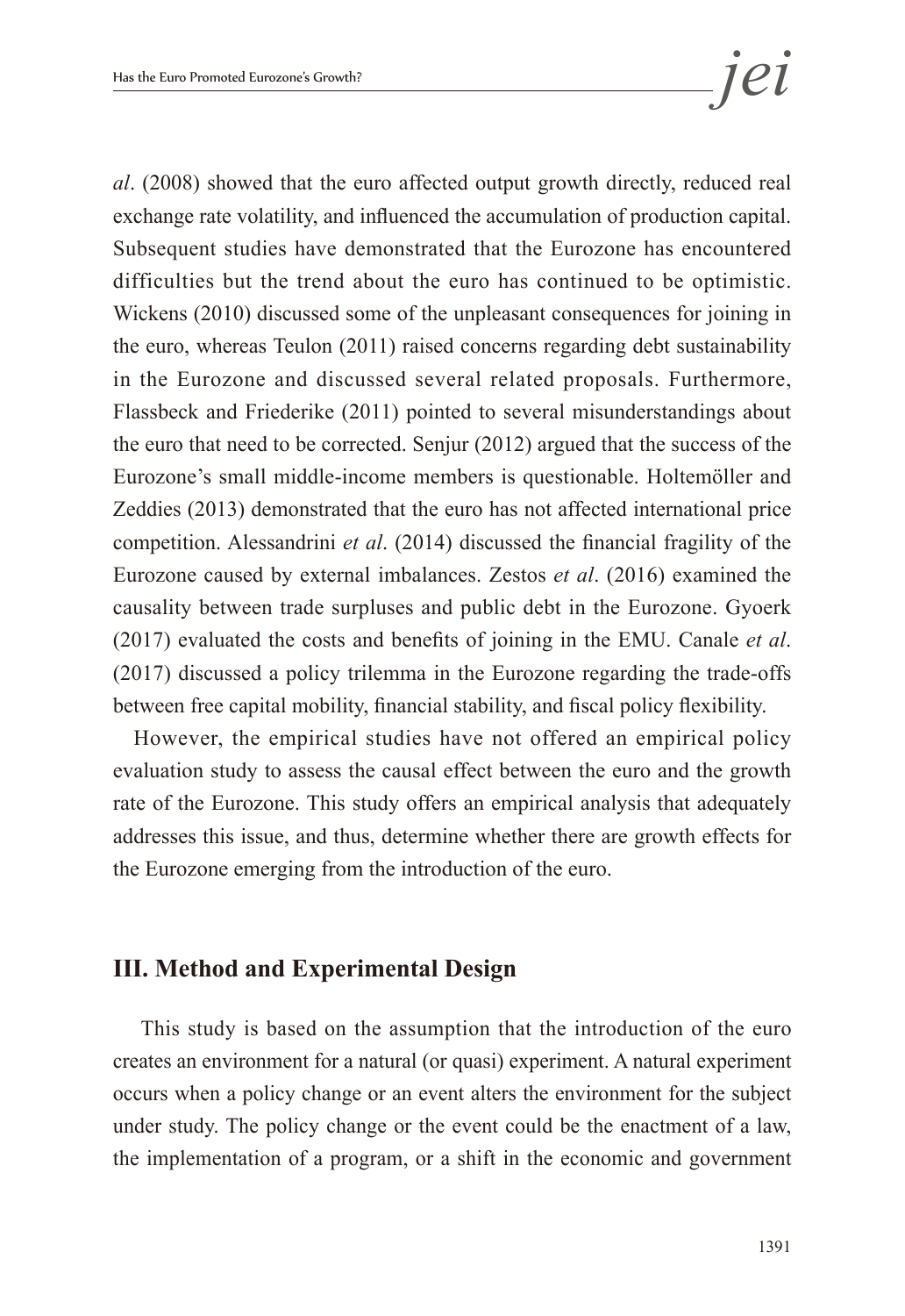environment. The introduction of the euro and the formation of the Eurozone constitute the policy change that created the environment for this natural experiment. This is because the economic environment for the Eurozone's member countries changed as they abandoned their own currencies and adopted the euro, creating the Eurozone, the largest monetary union worldwide.

When the data are generated from a natural experiment process, the DiD method can be applied to determine the causal effects between the policy change and the outcome. The DiD method requires a treatment group and a control group. In this study, the treatment group is the Eurozone. As for the control group, nine non-Eurozone countries are grouped into three categories: (i) EU economies that do not participate in the Eurozone, such as the United Kingdom (UK), Sweden, and Denmark, (ii) European economies that are not members of the EU, such as such Switzerland and Norway, noting that non-EU members cannot be in the Eurozone, and (iii) non-European economies such as the the United States, Canada, Australia, and Japan. Thus, the DiD method can be used to evaluate the Eurozone's growth rate in comparison with the growth rate of each of the nine control group economies. In this manner, it can be determined whether the introduction of the euro has brought growth effects on the Eurozone.

Note that each of the nine control group economies exhibits similar characteristics to those of the Eurozone by being upper-income and industrialized. The experimental design is rather exhaustive in terms of the type of economies that can be in the control group. To account for systematic differences between the Eurozone and the control group economies, the DiD method requires two data periods: before and after the formation of the Eurozone. As a result, the dataset is divided into four subsets: i) the subset for the control group before the formation of the Eurozone, ii) the subset for the control group after the formation of the Eurozone, iii) the subset for the Eurozone (the treatment group) before the formation of the Eurozone, and iv) the subset for the Eurozone after the formation of the Eurozone.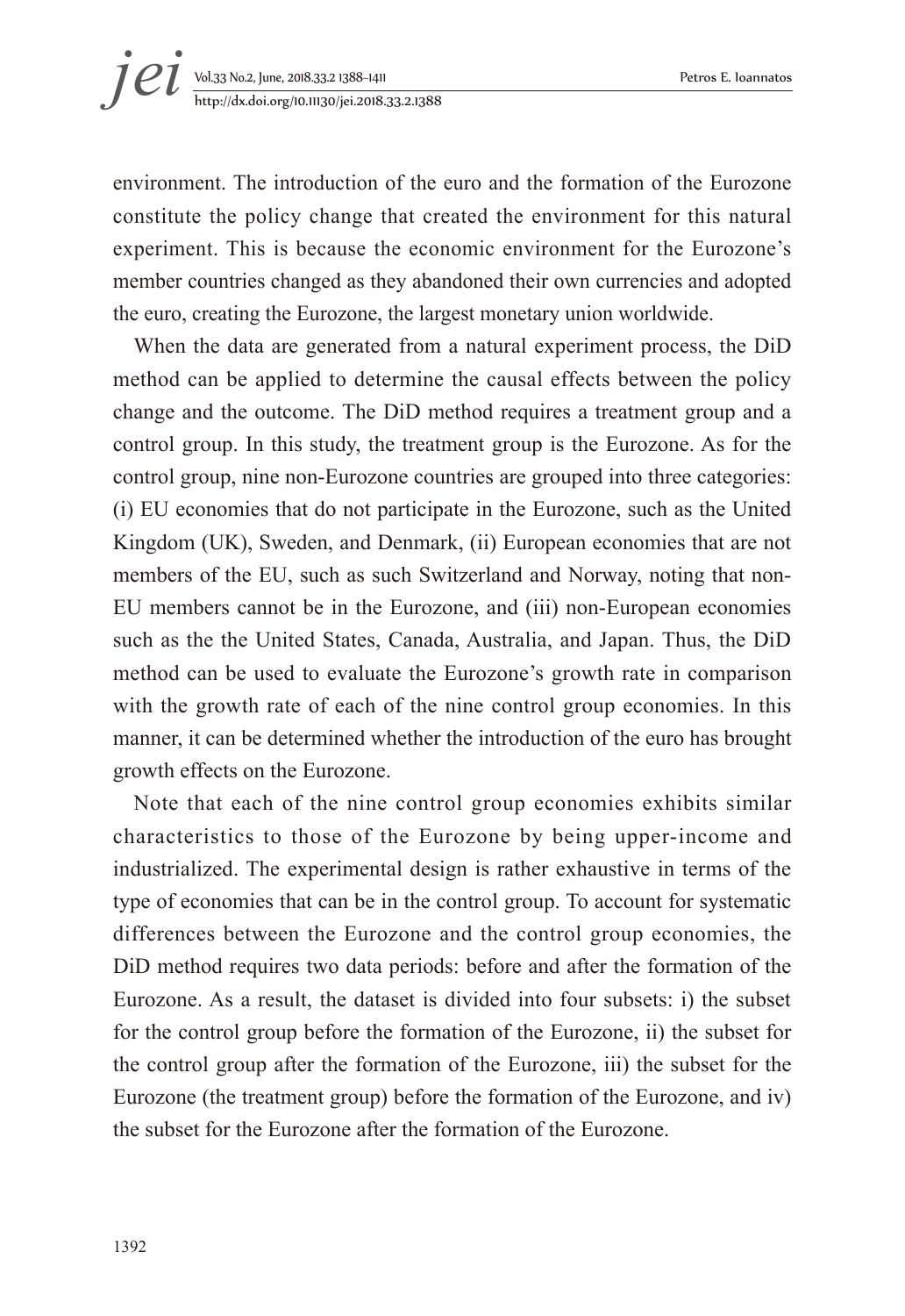#### **IV. Model Specification**

The model specification relies on the DiD method, where the data for the Eurozone and the respective control group economy are pooled together. Following Meyer (1995) and Woolridge (2013), the model is specified as

$$
\% \Delta Y_{i,t} = \beta_0 + \delta_0 D2 + \beta_1 DE + \delta_1 D2 \cdot DE + \varepsilon_{i,t} \tag{1}
$$

where  $i = E$ , C. *E* indicates the Eurozone and *C* indicates a control group economy. Subscript *t* indicates the data period. As a result,  $\frac{\partial \Delta Y_i}{\partial t}$  indicates the growth rate of group *i* at time *t* measured by the growth rate of the gross domestic product (GDP). When  $i = E$ ,  $\mathcal{C}Y_{E,t}$  represents the growth rate of the Eurozone at time *t*. When  $i = C$ ,  $\mathcal{N}Y_{C,t}$  represents the growth rate of the control group economy at time *t*.  $\beta_0$  represents the intercept or constant term. *D2* is a time dummy variable, which takes the values of zero and one for the period before and after the formation of the Eurozone, respectively.

*DE* is a treatment dummy variable, which takes the values of zero and one for observations in the control group and in the Eurozone, respectively. *D2·DE* is an interaction dummy variable for the observations being in the Eurozone after the formation of the Eurozone, and  $\varepsilon$ <sub>*it*</sub> is the error term. The relations between the variables can be expressed as follows:

 $E[\% \Delta Y_i]$  Eurozone, after] =  $\beta_0 + \delta_0 + \beta_1 + \delta_1$ ,  $E[\% \Delta Y_i]$  Eurozone, before $] = \beta_0 + \beta_1$ ,  $E[\% \Delta Y_{i,t} | \text{control}, \text{after}] = \beta_0 + \delta_0$  $E[\% \Delta Y_{i,t} \mid \text{control}, \text{before}] = \beta_0.$ 

Thus, the intercept  $\beta_0$  denotes the expected impact on  $Y_{i,t}$  (average growth rate) for a control group economy prior to the formation of the Eurozone. Coefficient  $\delta_\theta$  captures the expected average difference in the growth rate of a control group economy from before to after the formation of the Eurozone.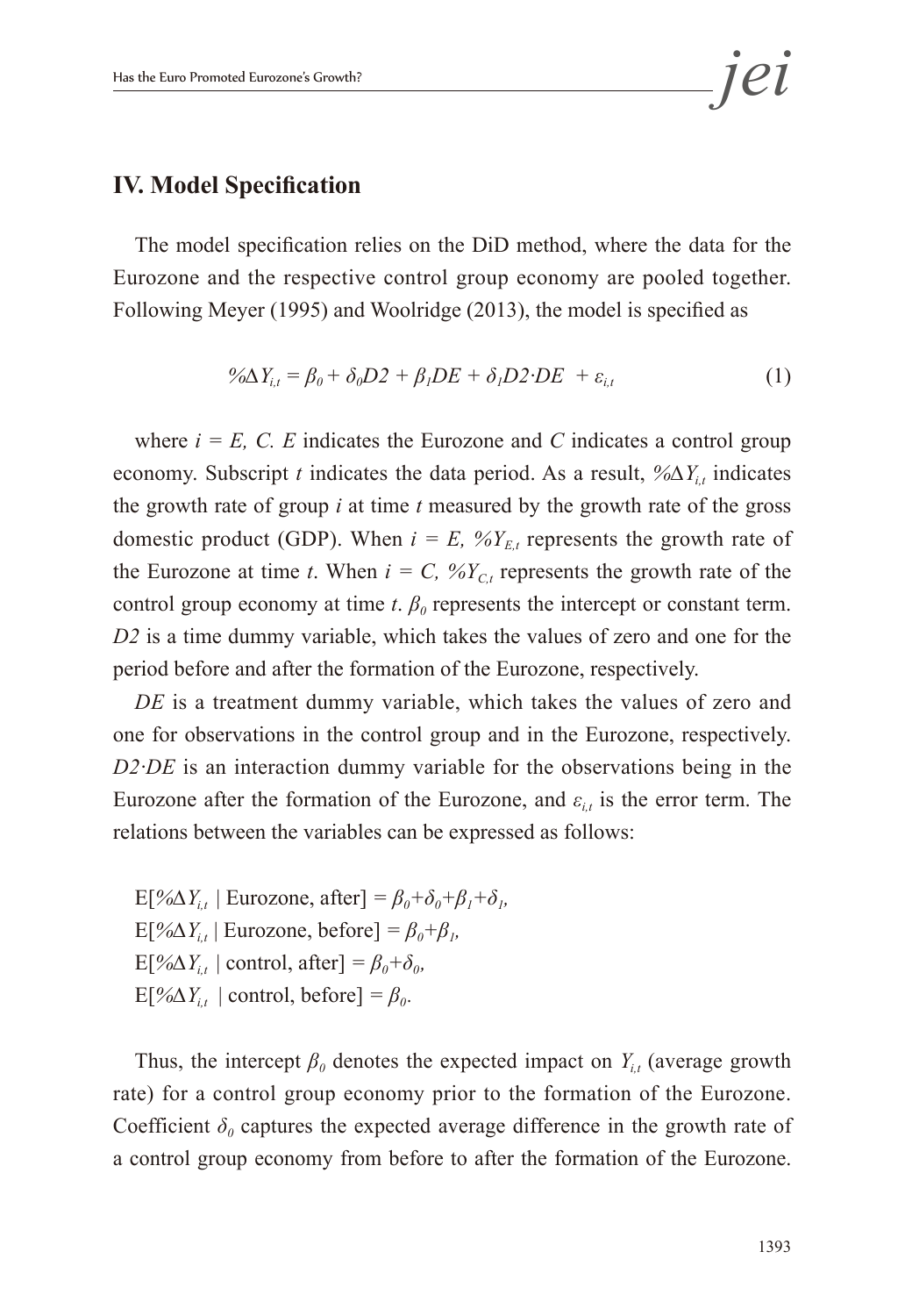Thus,  $\delta_{\theta}$  estimates the impact of time on a control group economy. The coefficient for the treatment dummy  $\beta$ <sup>*l*</sup> reflects the average difference in growth rate between the Eurozone and a control group economy prior to the formation of the Eurozone. Thus*, β1* measures the effect not attributed to the introduction of the euro. The coefficient of the interaction term  $\delta$ <sup>*i*</sup> is the DiD coefficient and the coefficient of interest for this study as it measures the causal effect of the formation of the Eurozone. This is because the DiD coefficient results from the difference between {E[*%∆Yi,t* | Eurozone, after] - E[*%∆Yi,t* | Eurozone, before]} and that between  $\{E[\% \Delta Y_i|\)$  control, after] -  $E[\% \Delta Y_i|\)$  control, before]}. The difference in the aforementioned differences (i.e., difference-in-differences) produces  $\{\beta_0 + \delta_0 + \beta_1 + \delta_1\}$  -  $(\beta_0 + \beta_1)\}$  -  $\{\beta_0 + \delta_0\}$  -  $\beta_0\} = \delta_1$ . Thus, coefficient  $\delta_1$ accounts for the average difference in growth rate between the Eurozone and a control group economy from before to after the formation of the Eurozone. As a result,  $\delta$ <sub>*l*</sub> reveals whether the expected average difference in growth rate from before to after is different between the two groups.

For the DiD procedure to produce unbiased and efficient estimates, the parallel trend assumption must apply in that the growth rate of the Eurozone and that of a control group economy did not change at different rates for other reasons. In fact, a control group economy portraysthe growth rate trend of the Eurozone if the economies in the Eurozone did not switch to the euro. The question for this empirical study is whether the DiD coefficient is positive and statistically significant, which indicates that the growth rate of the Eurozone surpassed that of a control group economy, success for the euro. Note that the DiD coefficient is often referred to as the average treatment effect coefficient because it measures the impact of the "treatment" on the average outcome of  $Y_i$ .

 Following Meyer (1995) and Woolridge (2013), model (1) can be improved by incorporating covariates representing factors that affect the behavior of the dependent variable. Incorporating covariates may increase the explanatory power of the model, but more importantly, may improve the efficiency of estimating  $\delta$ <sup>*l*</sup> by reducing the error variance. As such, covariates, consistent with the neoclassical growth model (the growth accounting equation),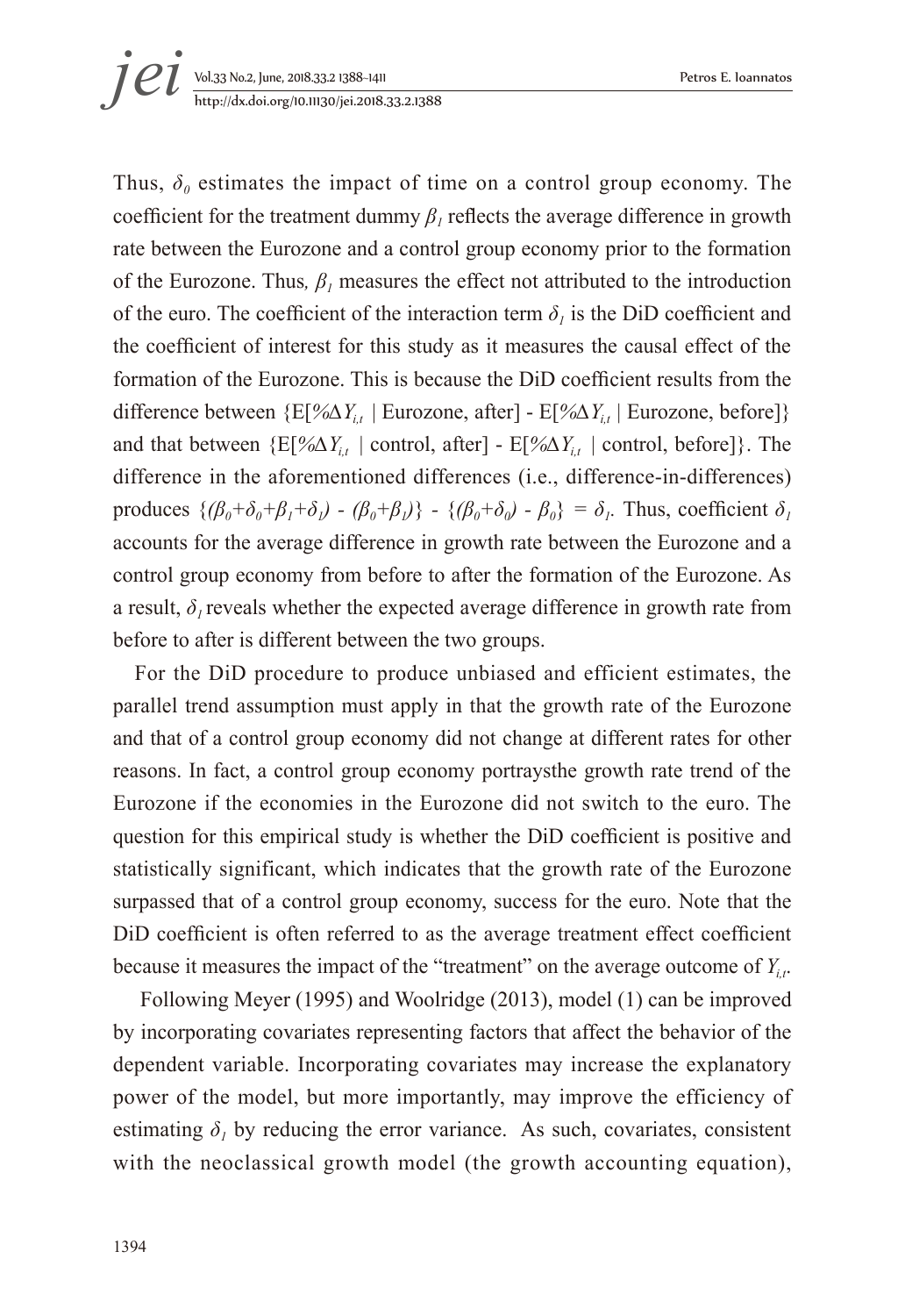are introduced into the model. The neoclassical growth model was first developed by Solow (1956) and Swan (1956) and extended by Cass (1965) and Koopmans (1965). Yet, it was further refined with the endogenous growth theory by Romer (1990) and Aghion and Howitt (1998) and with recent developments discussed in Acemoğlu (2009). In all its versions, the neoclassical growth model postulates that the growth rate of an economy is primarily a function of the growth rates of capital, labor, and technology.

Following the neoclassical line of thought, a production function is specified as

$$
Y_t = A_t K_t^{\nu} L_t^{\theta} \tag{2}
$$

where  $Y_t$  is the GDP,  $A_t$  is the total factor productivity (or multifactor productivity) often generalized as "technology,"  $K_t$  is the capital input and  $L_t$ is the labor input at time *t*, and the parameters  $\gamma$  and  $\theta$  account, respectively, for the elasticity of capital and labor. Taking the total differential of (2) with respect to time produces

$$
\frac{dY_t}{dt} = \frac{\partial Y_t}{\partial A_t} \frac{dA_t}{dt} + \frac{\partial Y_t}{\partial K_t} \frac{dK_t}{dt} + \frac{\partial Y_t}{\partial L_t} \frac{dL_t}{dt}
$$
(3)

Considering that

$$
\frac{dY_t}{dt} = \frac{Y_t}{A_t}, \qquad \frac{dY_t}{dK_t} = \gamma \frac{Y_t}{K_t}, \qquad \frac{dY_t}{dL_t} = \theta \frac{Y_t}{L_t}
$$

(3) becomes

$$
\frac{dY_t}{dt} = \frac{Y_t}{A_t} \frac{dA_t}{dt} + \gamma \frac{Y_t}{K_t} \frac{dK_t}{dt} + \theta \frac{Y_t}{L_t} \frac{dL_t}{dt}
$$
(4)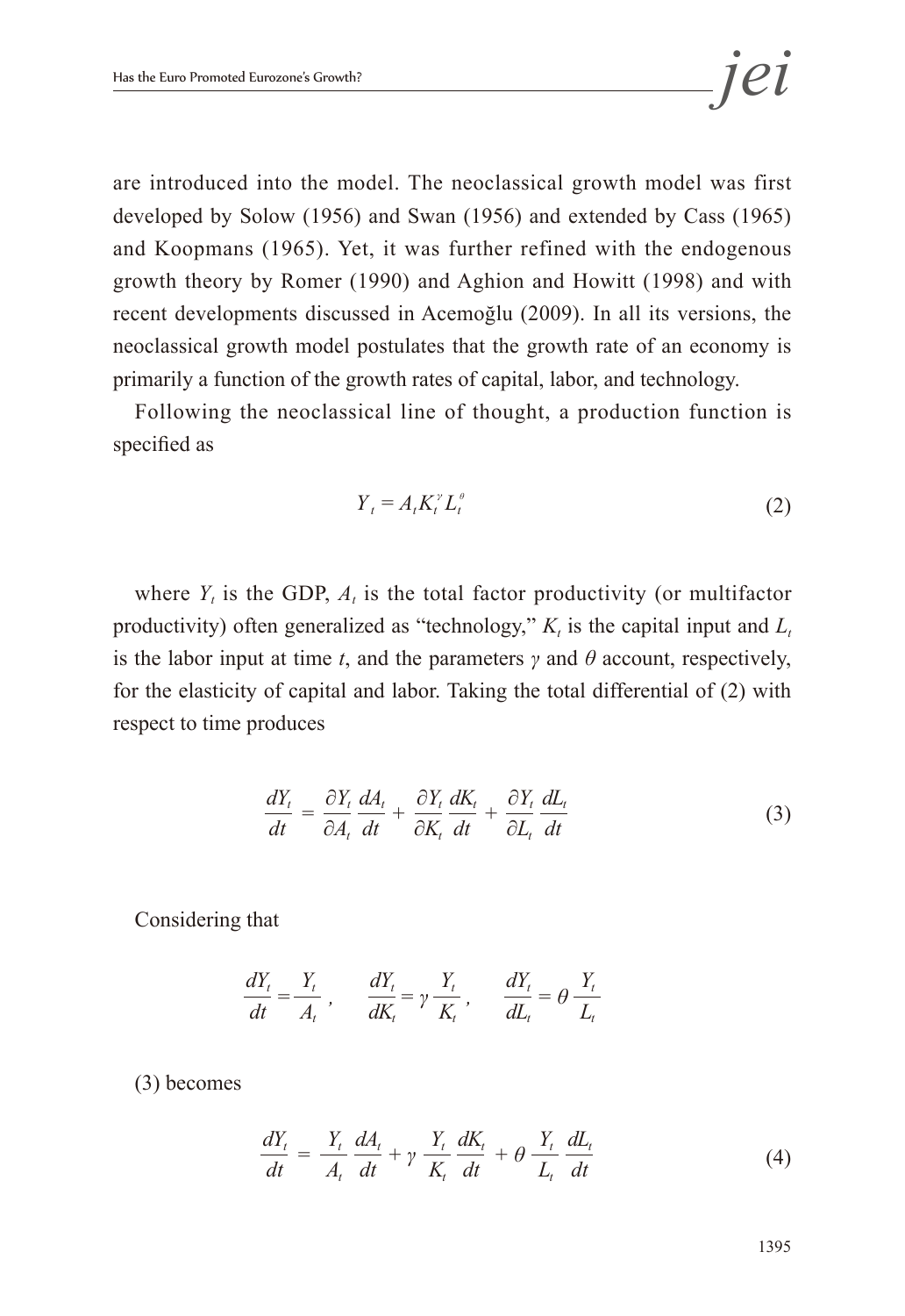*i et yol.33 No.2, June, 2018.33.2 1388-1411*<br>http://dx.doi.org/10.11130/jei.2018.33.2.1388

Dividing both sides of (4) by  $Y_t$  produces

$$
\frac{1}{Y_t}\frac{dY_t}{dt} = \frac{1}{A_t}\frac{dA_t}{dt} + \gamma \frac{1}{K_t}\frac{dK_t}{dt} + \theta \frac{1}{L_t}\frac{dL_t}{dt}
$$
(5)

Considering that

$$
\frac{dY_t}{dt} = \lim_{\Delta t \to 0} \frac{Y_{t+\Delta t} - Y_t}{\Delta t} \approx \frac{Y_{t+\Delta t} - Y_t}{\Delta t}
$$
 if  $\Delta t$  is small.

For neighboring time periods where  $\Delta t = I$ 

$$
\frac{dY_t}{dt} \approx Y_{t+1} - Y_t
$$

which implies

$$
\frac{1}{Y_t} \frac{dY_t}{dt} \approx \frac{Y_{t+1} - Y_t}{Y_t} = \% \Delta Y_t
$$

Therefore,

$$
\frac{1}{A_t}\frac{dA_t}{dt}\approx 96A A_t, \quad \frac{1}{K_t}\frac{dK_t}{dt}\approx 96A K_t, \quad \frac{1}{L_t}\frac{dL_t}{dt}\approx 96A L_t,
$$

As a result, (5) becomes

$$
\% \Delta Y_t = \% \Delta A_t + \gamma (\% \Delta K_t) + \theta (\% \Delta L_t) \tag{6}
$$

This method allows the transition of  $Y_t$ ,  $A_t$ ,  $K_t$ , and  $L_t$  from levels in (2) to respective growth rates in (6). Equation (6) is often referred to as the growth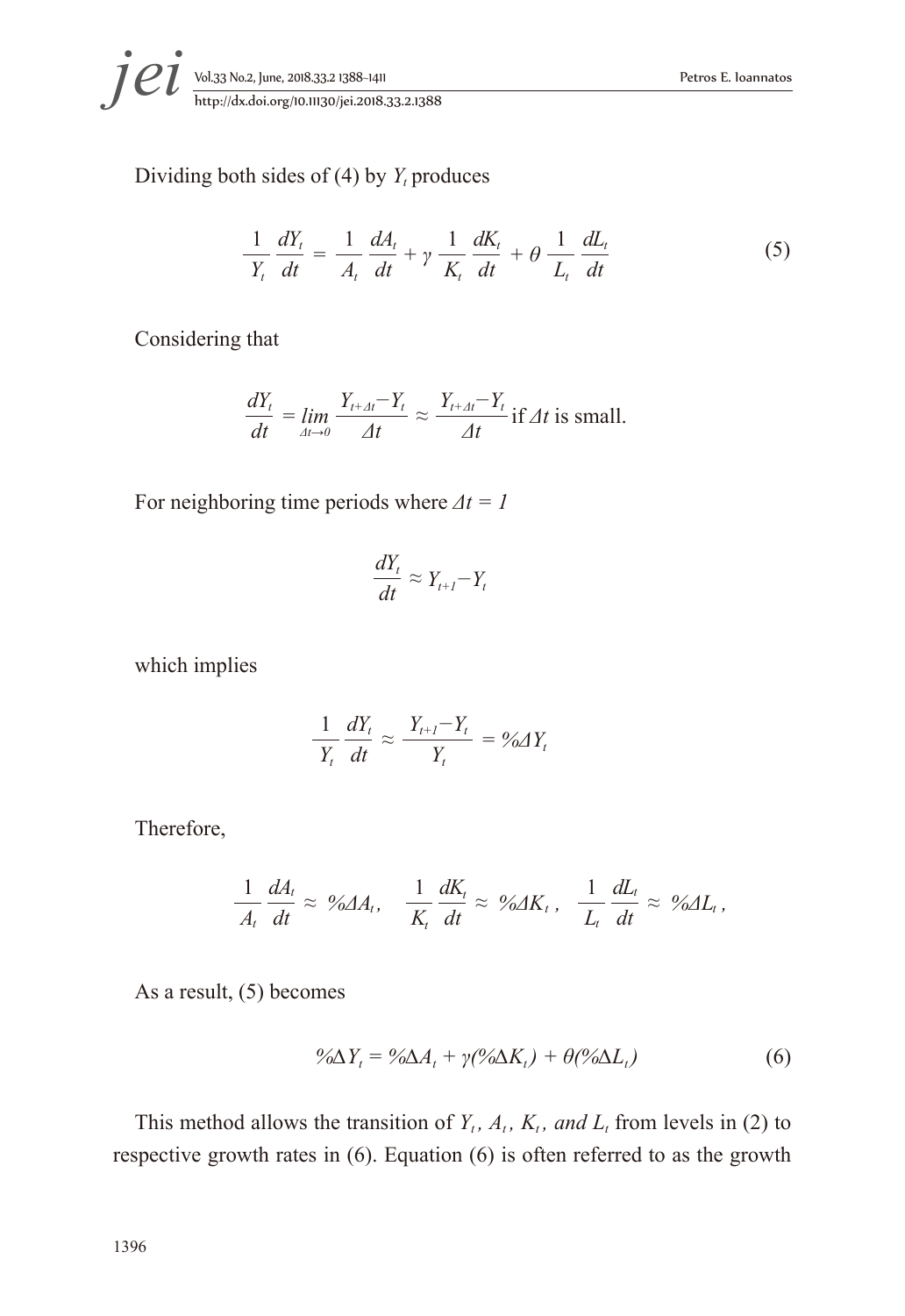accounting equation, which postulates that the growth rate of an economy depends on supply-side factors such as the growth rates of total factor productivity and available capital and labor.

When the growth accounting equation in  $(6)$  is incorporated into the basic DiD model in (1), the improved model becomes

$$
\% \Delta Y_{it} = \beta_0 + \delta_0 D2 + \beta_1 DE + \delta_1 D2 \cdot DE + \mu (\% \Delta A_{it}) + \gamma (\% \Delta K_{it}) + \theta (\% \Delta L_{it}) + \varepsilon_{it} (7)
$$

where *%∆Ai,t* is the growth rate of total factor productivity for group *i* at time *t* measured by an index, *%∆Ki,t* is the growth rate of capital for group *i* at time *t* measured by the growth rate of fixed capital formation, *%∆Li,t* is the growth rate of labor for group *i* at time *t* measured by the growth rate of total employment, and  $\mu$ ,  $\gamma$ , and  $\theta$  are regression parameters relevant to the growth accounting equation.

When  $i = E$ , % $A_{E,t}$ , % $\Delta K_{C,t}$ , and % $\Delta L_{C,t}$  represent the growth rates of total factor productivity, capital, and labor, respectively, for the Eurozone at time *t*. Likewise, when  $i = C$ , % $A_{C,t}$ , % $\Delta K_{C,t}$ , and % $\Delta L_{C,t}$  represent the growth rates of total factor productivity, capital, and labor for a control group economy at time *t*. In this manner, the basic DiD model has been augmented by including supply-side determinants of growth, consistent with the neoclassical theory of growth, and in particular, the growth accounting equation.

#### **V. Data**

The control group data for *%∆YC,t , %∆KC,t ,* and *%∆LC,t* are taken from the OECD. Stat, Economic Outlook, No.100, November 2016, Annual Projections. The data for the control group *%∆AC,t* and the Eurozone data for *%∆YE,t , %∆AE,t , %∆KE,t* , and *%∆LE,t* are taken from European Commission, Economic and Financial Affairs, AMECO (last update February 13, 2017). For the computation of *%∆YE,t , %∆AE,t , %∆KE,t , and %∆LE,t ,* the series "Euro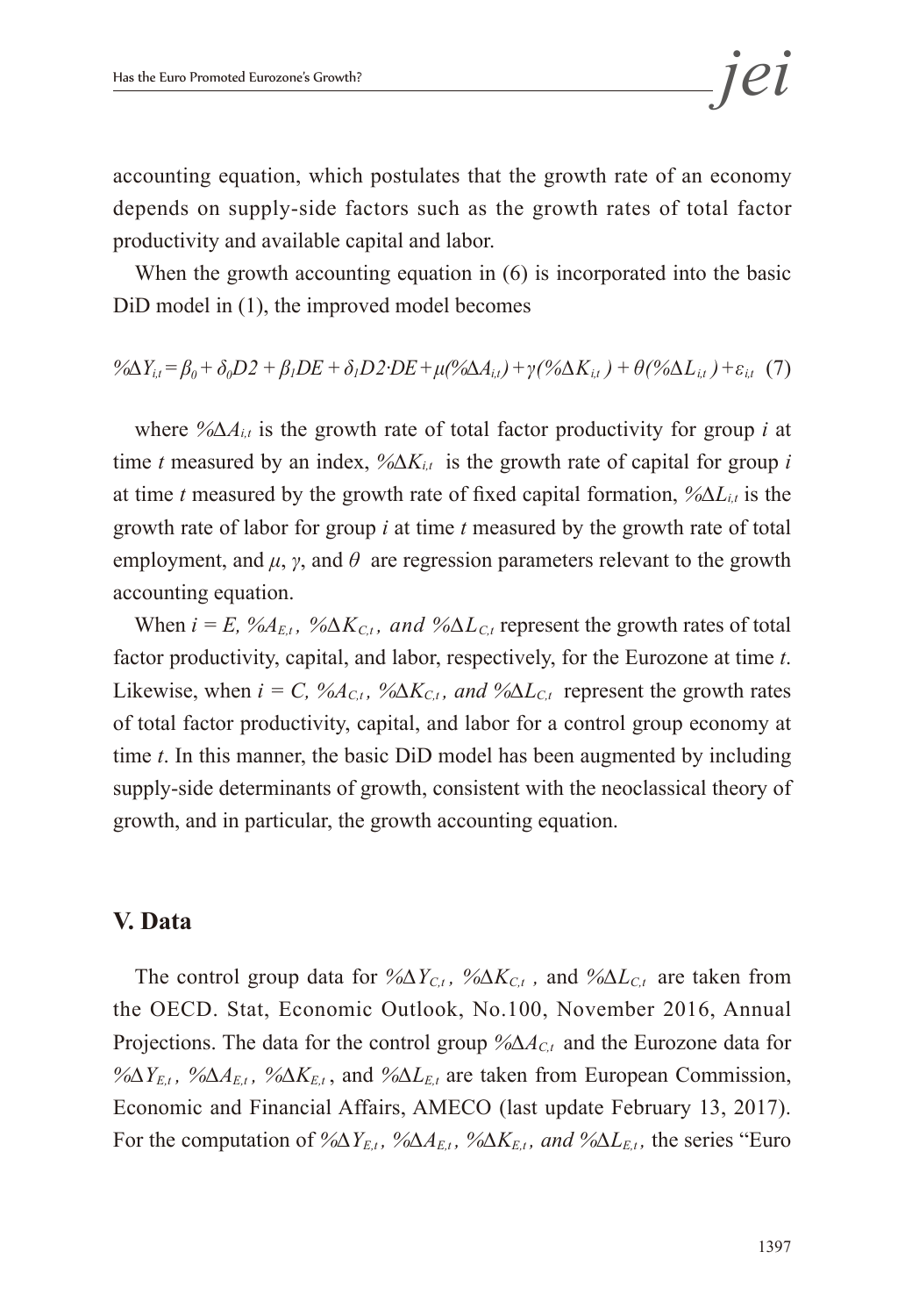area (12 countries)," henceforth EA12, is used, which reports data for  $Y_{E,t}$ ,  $A_{E,t}$ ,  $K_{E,t}$ , and  $L_{E,t}$ . Note that the relevant series for  $A_{C,t}$  and  $A_{E,t}$  is in the form of an index from which *%∆AC,t* and *%∆AE,t* are computed. The EA12 are the initial 11 member countries that created the Eurozone in 1999: Austria, Belgium, Germany, Spain, Finland, France, Ireland, Italy, Luxembourg, Netherlands, and Portugal, plus Greece, which joined in 2001.

All data reflect annual observations. The period of the data spans from 1980 to 2016. As a result,  $t = 37$  when  $i = E$ , and likewise,  $t = 37$  when  $i =$ *C*. Thus, there are 37 observations for the Eurozone and as many for each control group economy. When the data are pooled together for estimation, there are 74 observations available for each pairwise comparison between the Eurozone and each of the nine control group economies. Exceptions are the cases of Switzerland, Canada, and Australia, where the dataset comprises 62, 72, and 73 observations, respectively, due to missing data. The period from 1980 to 1998 indicates the period prior to the formation of the Eurozone, whereas that from 1999 to 2016 indicates the period after the formation of the Eurozone. Therefore, the four data subsets required for the DiD method include i) the control group subset before the formation of the Eurozone from 1980 to 1998, ii) the control group subset after the formation of the Eurozone from 1999 to 2016, iii) the Eurozone subset before the formation of the Eurozone from 1980 to 1998, and iv) the Eurozone subset after the Eurozone was formed from 1999 to 2016.

#### **VI. Estimation and Results**

After the data for the Eurozone and the respective control group economy are pooled together, the improved model (7) is estimated using ordinary least squares. There are nine control group economies, and therefore, nine pairwise comparisons. Results for each of the nine pairwise comparisons are presented in Table 1. The coefficient of interest is  $\delta_l$ , the DiD coefficient, which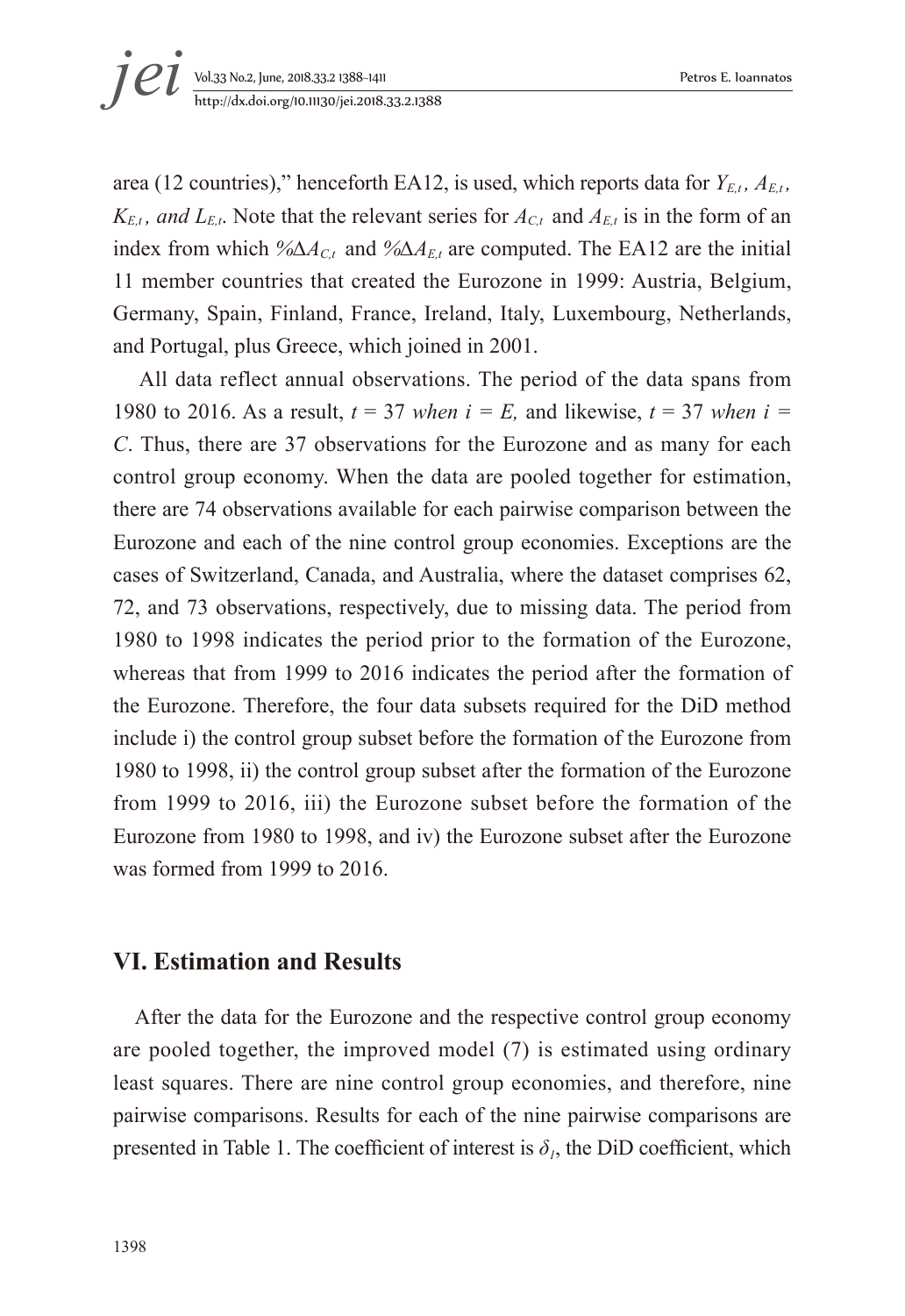measures the effect of the policy change, that is, after the implementation of the Eurozone. The alternative (null) hypothesis is denoted as  $\delta_1 > 0$  ( $\delta_1 = 0$ ) indicating that the growth rate of the Eurozone exceeds (is no different than) that of a control group economy.

Regarding control group I, all  $\delta$ <sub>*l*</sub> coefficients are not statistically significant, and thus, the null hypothesis is not rejected. This implies that no significant difference exists between the growth rate of the Eurozone and those of the EU members but euro outsiders (the UK, Sweden, and Denmark). Thus, the evidence suggests that the euro has not propelled the Eurozone's growth rate to exceed that of the United Kingdom (UK), Sweden, and Denmark. As a result, the growth rates of the UK, Sweden, and Denmark have not been adversely affected by not adopting the euro. This finding provides additional empirical evidence to the ongoing debate of whether it would have been beneficial for the EU members but euro outsiders to adopt the euro. Studies have been discussing interesting aspects of this debate, such as Huhne (2001), Jonung (2002), Minford (2004), Minford *et al*. (2004), Vaubel, R. (2004), Jonung and Vlachos (2007), Pesaran *et al*. (2007), Buiter (2008), Flam *et al*. (2008), Soderstrom, (2008), Reade and Volz (2009), and Bryant and Joyeux (2010).

 As for the economies under control group II, the respective DiD coefficients show that the growth rate of the Eurozone is significantly lower than that of Switzerland by 0.4396% but not significantly different from that of Norway. This result implies that Switzerland has been benefited substantially by not being a Eurozone member. In addition, Norway has not been adversely affected by not being part of the Eurozone. With respect to control group III, the DID coefficient for the United States, shows no significant difference in growth rate between the Eurozone and the United States. However, Eurozone's growth rate is significantly lower than that of Canada and Australia by 0.3990% and 0.5631%, respectively. Finally, the DiD coefficient for Japan shows that Eurozone's growth rate is significantly higher than that of Japan by 0.9013%.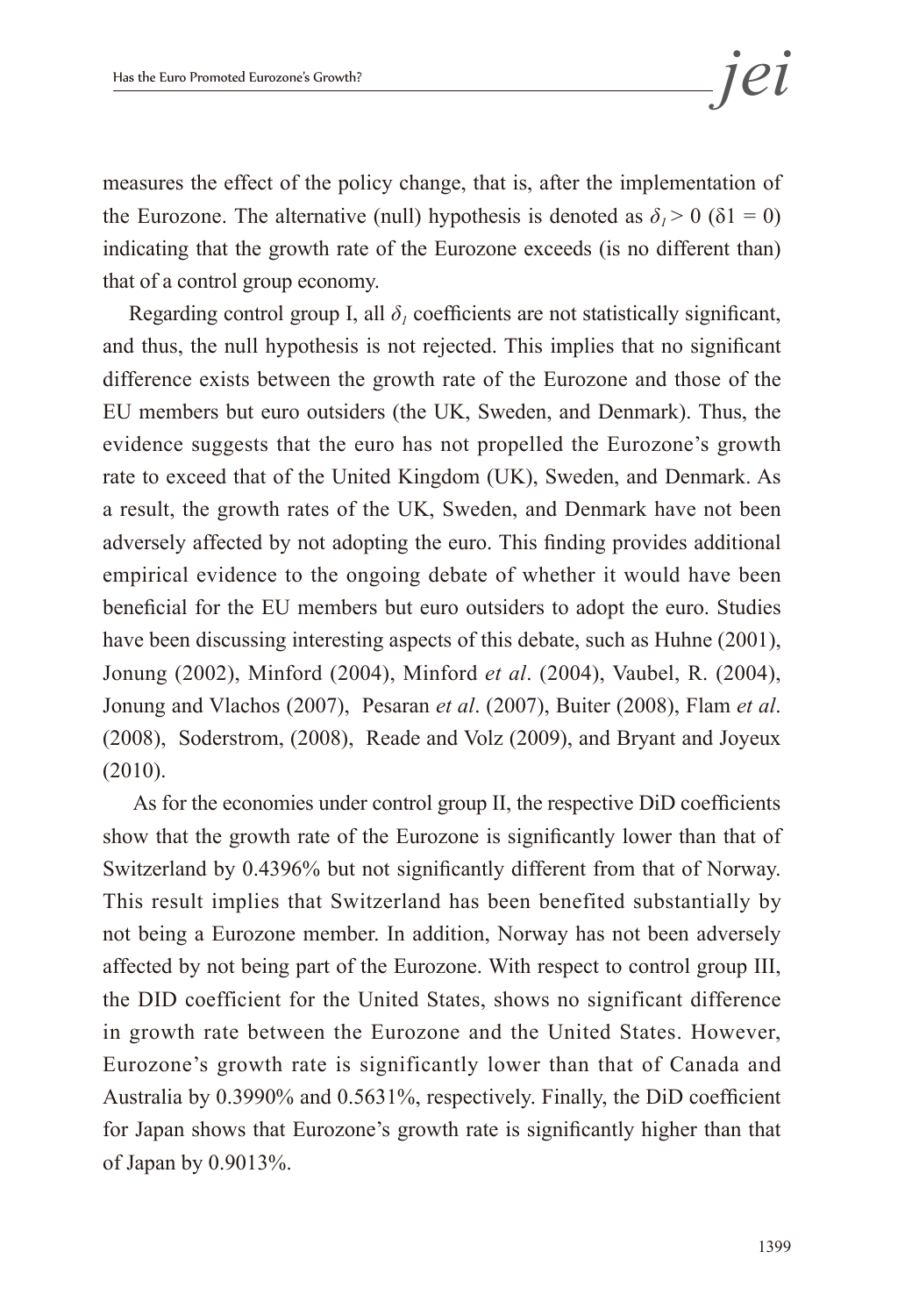|                                       | <b>Control Grou</b><br>Eurozone        | pl: EU, Non-<br><b>Treatment Group: EA12</b> |                                    | <b>Treatment Group: EA12</b><br>Non-EU, Non-Eurozone<br>$Control$ Group $I$ |                                       |                                        | Control Group III: Non-European<br><b>Treatment Group: EA12</b> |                                         |                                       |
|---------------------------------------|----------------------------------------|----------------------------------------------|------------------------------------|-----------------------------------------------------------------------------|---------------------------------------|----------------------------------------|-----------------------------------------------------------------|-----------------------------------------|---------------------------------------|
|                                       | United<br>Kingdom                      | <b>Sweden</b>                                | Denmark                            | Switzerland                                                                 | Norway                                | United<br><b>States</b>                | Canada                                                          | Australia                               | Japan                                 |
| $\ell_{\scriptscriptstyle{\theta}}$   | $[12.5088]$<br>(0.0000)<br>$0.8516*$   | 15.6067<br>(0.0000)<br>$1.1807*$             | $0.5902*$<br>(0.0000)<br>[4.5773]  | $0.3018*$<br>[3.2420]<br>(0.0020)                                           | [15.1450]<br>(0.0000)<br>1.9957*      | [12.2580]<br>(0.0000)<br>0.9749*       | [15.5406]<br>(0.0000)<br>1.0224*                                | $1.2735*$<br>$[7.0723]$<br>(0.0000)     | [10.7918]<br>(0.0000)<br>$1.1842*$    |
| $\delta_{\scriptscriptstyle{\theta}}$ | $-0.2016**$<br>[-2.3392]<br>[0.0223)   | $-0.3152*$<br>$-2.9429$<br>(0.0045)          | [0.1794]<br>(0.8582)<br>0.0302     | $0.2089**$<br>(0.0631)<br>[1.8972]                                          | $-0.6424*$<br>$[-3.5296]$<br>(0.0008) | $-0.0716$<br>[0.7866]<br>(0.4343)      | (0.1409)<br>[1.4905]<br>0.1305                                  | (0.4502)<br>[0.7595]<br>0.1641          | $-0.1033*$<br>$[-7.8020]$<br>(0.0000) |
| $\ell_1$                              | $-0.0348$<br>$[-0.4155]$<br>$(0.6790)$ | $-0.2743**$<br>$-2.5314$<br>(0.0137)         | (0.0101)<br>[2.6477]<br>0.4359     | (0.0000)<br>[4.8103]<br>$0.5172*$                                           | $-1.0266*$<br>(0.0000)<br>$[-6.0036]$ | $-0.1614***$<br>(0.0736)<br>$[-1.817]$ | $-0.1586***$<br>$[-1.8761]$<br>(0.0651)                         | $-0.8965$<br>(0.3732)<br>$-0.1847$      | $-3.2341$<br>(0.0019)<br>$-0.4306$    |
| $\delta_{\text{r}}$                   | $-0.0395$<br>$[-0.3311]$<br>$(0.7416)$ | [0.1614]<br>(0.8722)<br>0.0240               | $-1.3790$<br>(0.1725)<br>$-0.3197$ | $[-3.2263]$<br>$-0.4396*$<br>(0.0021)                                       | [1.1854]<br>(0.2400)<br>0.2930        | $[-1.3154]$<br>(0.1929)<br>$-0.1667$   | $-0.3990*$<br>$-3.2880$<br>(0.0016)                             | $-0.5631***$<br>$[-1.9193]$<br>(0.0593) | (0.0000)<br>[4.6414]<br>$0.9013*$     |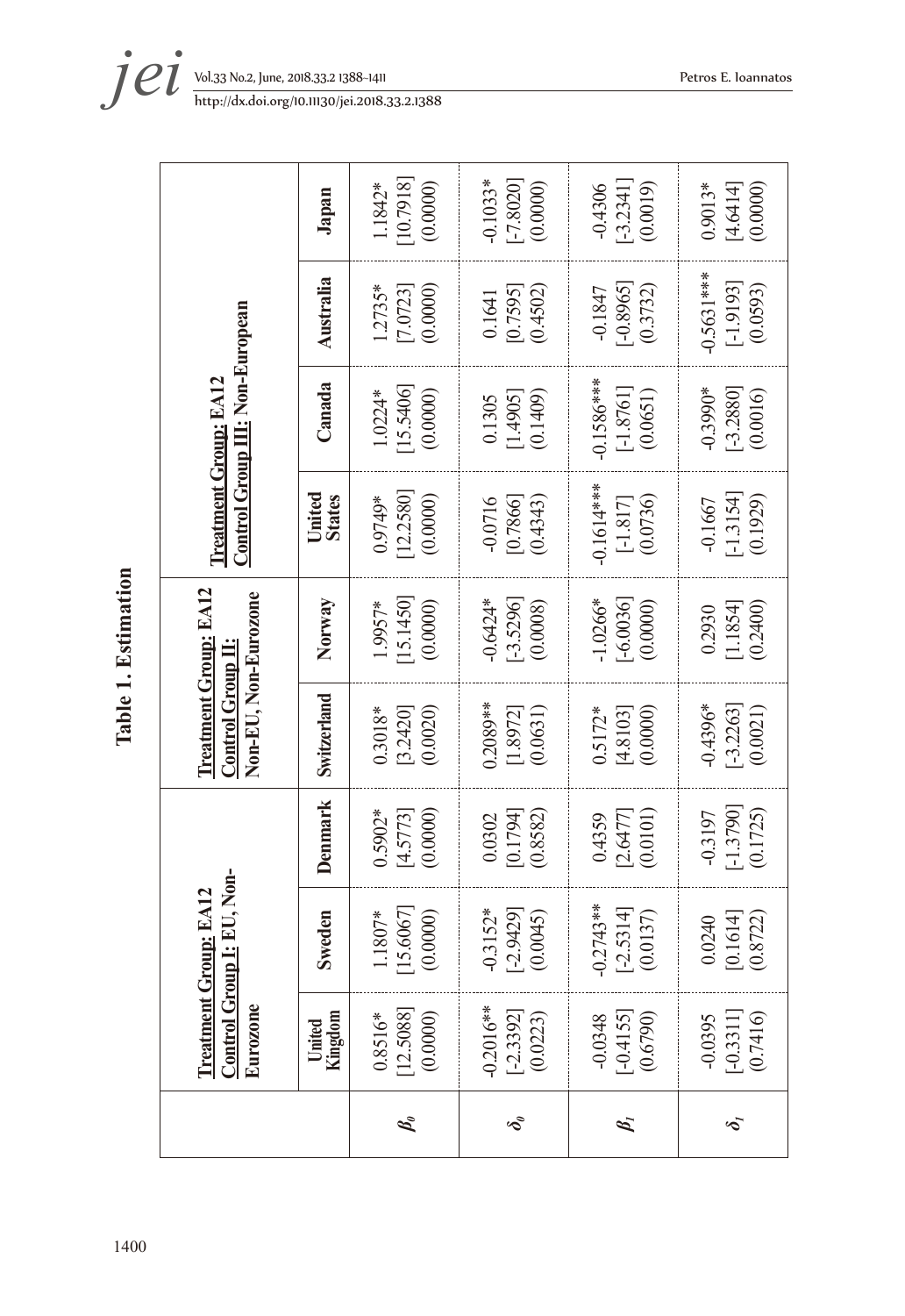|                    | <b>Control Grou</b><br>Non-Eurozon    | <b>Treatment Group: EA12</b><br>pl: EU, |                                    | <b>Treatment Group: EA12</b><br>Non-EU, Non-Eurozone<br>$Control$ Group $H:$                                                                                        |                                  |                                    | <b>Control Group III: Non-European</b><br><b>Treatment Group: EA12</b> |                                   |                                   |
|--------------------|---------------------------------------|-----------------------------------------|------------------------------------|---------------------------------------------------------------------------------------------------------------------------------------------------------------------|----------------------------------|------------------------------------|------------------------------------------------------------------------|-----------------------------------|-----------------------------------|
|                    | United<br>Kingdom                     | Sweden                                  | Denmark                            | Switzerland                                                                                                                                                         | Norway                           | United<br><b>States</b>            | Canada                                                                 | Australia                         | Japan                             |
| ユ                  | [24.9001]<br>(0.0000)<br>0.9154*      | [23.7259]<br>(0.0000)<br>$0.8978*$      | [14.0006]<br>$0.8377*$<br>(0.0000) | [21.5899]<br>(0.0000)<br>$0.9319*$                                                                                                                                  | 17.1715<br>(0.0000)<br>$0.7827*$ | [17.3813]<br>(0.0000)<br>$0.9355*$ | [28.8936]<br>(0.0000)<br>$0.8735*$                                     | $0.4880*$<br>(0.0000)<br>[7.9209] | 17.0525]<br>(0.0000)<br>1.0034*   |
| ∼                  | $0.0475*$<br>$[3.8286]$<br>$(0.0003)$ | (0.1559)<br>[1.4352]<br>0.0244          | $0.0826*$<br>[4.7480]<br>(0.0000)  | [3.1853]<br>(0.0024)<br>$0.0509*$                                                                                                                                   | 0.0339**<br>(0.0474)<br>[2.0197] | 0.0399**<br>(0.0350)<br>[2.1523]   | $0.0501*$<br>(0.0000)<br>[4.4382]                                      | $0.1521*$<br>(0.0000)<br>[7.4384] | (0.2340)<br>[1.2009]<br>0.0312    |
| P                  | [18.8080]<br>(0.0000)<br>$0.5673*$    | [12.5690]<br>(0.0000)<br>$0.5517*$      | $0.3267*$<br>[6.4159]<br>(0.0000)  | 15.5344]<br>(0.0000)<br>$0.5379*$                                                                                                                                   | 10.2240<br>(0.0000)<br>$0.5809*$ | [14.1728]<br>(0.0000)<br>$0.5702*$ | 17.9048]<br>$0.5540*$<br>(0.0000)                                      | $0.4429*$<br>(0.0000)<br>6.7734   | (0.0000)<br>$0.5863*$<br>[9.7833] |
| Adj R <sup>2</sup> | 0.9812                                | 0.9758                                  | 0.9260                             | 0.9788                                                                                                                                                              | 0.9115                           | 0.9789                             | 0.9825                                                                 | 0.8785                            | 0.9619                            |
| $\boldsymbol{z}$   | 74                                    | 74                                      | 74                                 | $\mathcal{S}$                                                                                                                                                       | 74                               | 74                                 | 72                                                                     | 73                                | 74                                |
|                    |                                       |                                         |                                    | Note) The notations *, **, and **** indicate statistical significance levels at 1%, 5%, and 10%, respectively. The t-statistics are in brackets and the p-values in |                                  |                                    |                                                                        |                                   |                                   |

parentheses. The sample size is indicated by *n*.

parentheses. The sample size is indicated by  $n$ .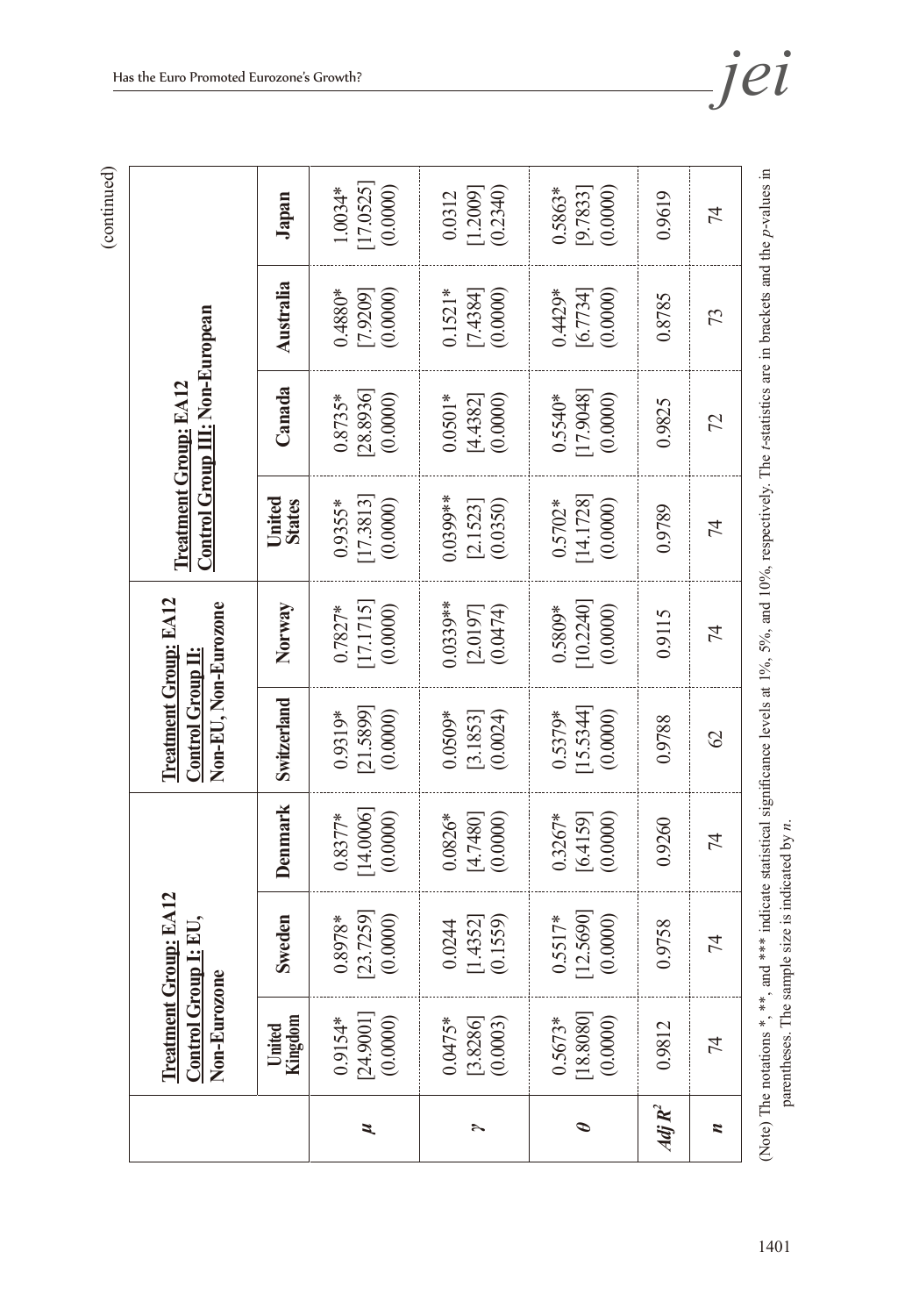The remaining coefficients play a peripheral role and their interpretation is less consequential for the subject matter. The intercept term  $\beta_0$ , which accounts for the average growth rate of the control group economy prior to the implementation of the Eurozone, assumes a positive sign; as expected, it is statistically significant for each of the control group economies without exceptions. For example, coefficient  $\beta_0$  for the UK. shows that the average growth rate for the UK. before the implementation of the Eurozone was a significant 0.8516% per year. Similarly, coefficient  $\delta_0$  estimates the average change in growth rate from before to after the formation of the Eurozone within the control group, and provides mixed evidence in terms of its sign and statistical significance. This coefficient is negative and significant for the UK, Sweden, Norway, and Japan; negative but not significant for the United States; positive and significant for Switzerland; and positive but not significant for Canada and Australia. For the UK the coefficient is -0.2016, which implies that the average growth rate of the UK. before exceeds that after the formation of the Eurozone by a statistically significant 0.2016%. The remaining  $\delta$ <sup>0</sup> coefficients can be interpreted similarly. Coefficient  $\beta$ <sup>*1*</sup> estimates the average difference in growth rate between the Eurozone and control group economy prior to the formation of the Eurozone; it also provides mixed evidence. This coefficient is negative and statistically significant for Sweden, Norway, the United States, Canada, and Japan; negative but not significant for the UK. and Australia; positive and significant for Switzerland; and positive but not significant for Denmark. For instance, this coefficient for the UK. equals -0.0348, which implies that prior to the formation of the Eurozone, the growth rate of the UK. was higher by an insignificant 0.0348% than that of the Eurozone. The remaining  $\beta$ <sup>*l*</sup> coefficients can be interpreted similarly.

The coefficients of the growth accounting equation,  $\mu$ ,  $\gamma$ , and  $\theta$ , are all positive and statistically significant across all control groups, as expected. This implies that the growth rates of total factor productivity, capital, and labor are all important determinants for growth as the theory behind the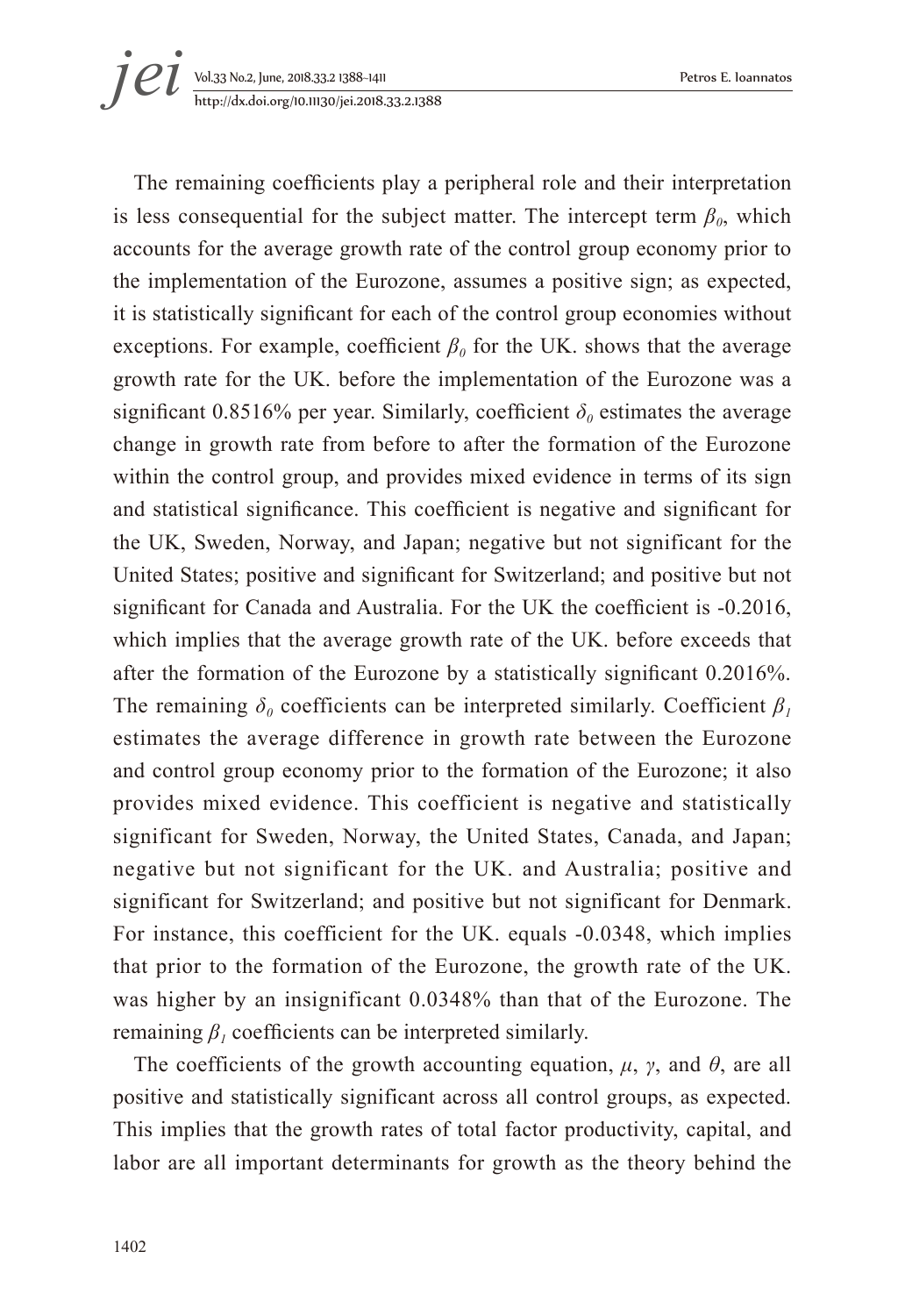neoclassical growth model and the growth accounting equation postulates. The only exception is the *γ* coefficients for Sweden and Japan, which are not statistically significant but still have a positive sign, as expected. The values of the adjusted  $R^2$  (adj  $R^2$ ) and the sample size (*n*) for each pairwise comparison are also reported.

Unit root testing is conducted to ensure the stationary nature of the variables involving growth rates. Table 2 presents the results for the Augmented Dickey–Fuller (ADF) test when an intercept and a linear trend are included in the auxiliary test regression.

The p-values provide evidence that the null hypothesis of a unit root is rejected for each variable tested. This is to be expected as the variables tested are growth rates. The ADF test was also run with a linear trend but without an intercept as well as with an intercept but without a linear trend. Those tests produced similar results as in Table 2, and thus, are omitted for brevity.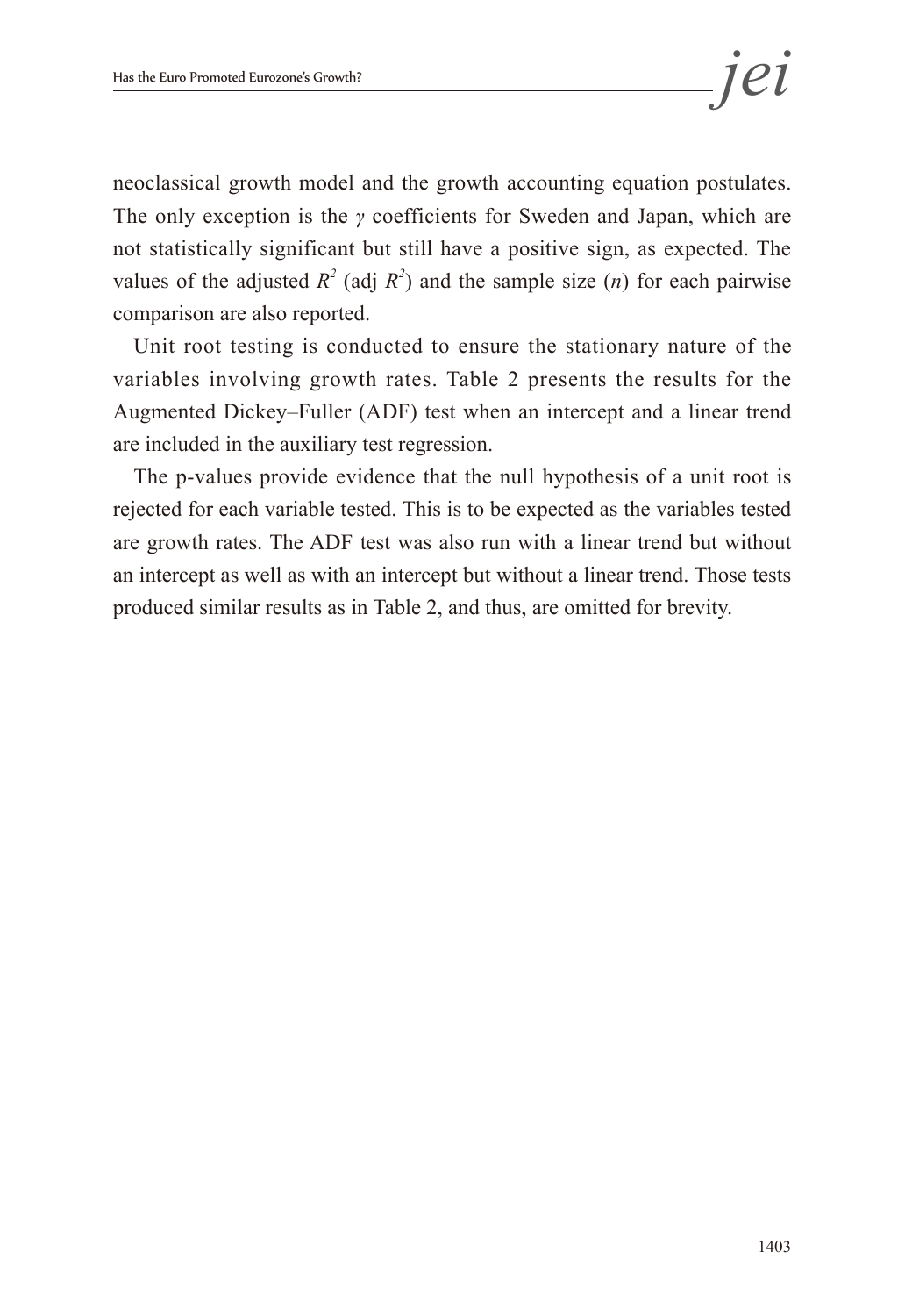# Vol.33 No.2, June, 2018.33.2 1388~1411 Petros E. Ioannatos *i et yol.33 No.2, June, 2018.33.2 1388-1411*<br>http://dx.doi.org/10.11130/jei.2018.33.2.1388

| <b>Variable</b>                                              | t-statistic | $p$ -value |
|--------------------------------------------------------------|-------------|------------|
| EA12-UK: $\mathcal{W}$ AY <sub>it</sub>                      | $-5.209828$ | $0.0003*$  |
| EA12-UK: $%A_{i,t}$                                          | $-6.027428$ | $0.0000*$  |
| EA12-UK: $\% \Delta K_{i}$                                   | $-6.317093$ | $0.0000*$  |
| EA12-UK: $\%$ $\Delta$ $L_{\text{it}}$                       | $-5.319830$ | $0.0002*$  |
| EA12-SWEDEN: $\frac{\%}{\angle Y_{it}}$                      | $-6.203949$ | $0.0000*$  |
| EA12-SWEDEN: $\%AY_{it}$                                     | $-6.876934$ | $0.0000*$  |
| EA12-SWEDEN: $\frac{\%A K_{i}}{\# \}}$                       | $-5.877806$ | $0.0000*$  |
| EA12-SWEDEN: $\frac{\% \Delta L_{i,t}}{\Delta L_{i,t}}$      | $-5.452637$ | $0.0000*$  |
| EA12-DENMARK: $\frac{\%}{I_{it}}$                            | $-6.101384$ | $0.0000*$  |
| EA12-DENMARK: $\%AY_{it}$                                    | $-6.477316$ | $0.0000*$  |
| EA12-DENMARK: $\frac{\%A K_{i}}{\# \}}$                      | $-5.471678$ | $0.0001*$  |
| EA12-DENMARK: $\frac{\partial}{\partial L_{i,t}}$            | $-6.465642$ | $0.0000*$  |
| EA12-SWITZERLAND: $\frac{\%AY_{i}}{\# \sqrt{A^2 + 4}}$       | $-6.292751$ | $0.0000*$  |
| EA12-SWITZERLAND: %AY <sub>it</sub>                          | $-6.972242$ | $0.0000*$  |
| EA12-SWITZERLAND: $\frac{\partial A}{\partial K_{i}}$        | $-5.922964$ | $0.0000*$  |
| EA12-SWITZERLAND: $\frac{\% \Delta L_{i,t}}{\Delta L_{i,t}}$ | $-5.642038$ | $0.0001*$  |
| EA12-NORWAY: $\frac{\%}{4}Y_{i,t}$                           | $-5.028585$ | $0.0005*$  |
| EA12-NORWAY: $\%AY_i$                                        | -4.880926   | $0.0009*$  |
| EA12-NORWAY: $\frac{\partial A}{\partial K_{i,t}}$           | $-5.560496$ | $0.0001*$  |
| EA12-NORWAY: $\frac{\partial}{\partial L_{i,t}}$             | $-5.335177$ | $0.0002*$  |
| EA12-USA: $\frac{\%}{\#1}$                                   | $-5.607890$ | $0.0001*$  |
| EA12-USA: $\%AY_{it}$                                        | $-7.001032$ | $0.0000*$  |
| EA12-USA: $\frac{\%A K_i}{\#}$                               | $-5.043352$ | $0.0000*$  |
| EA12-USA: $\frac{\% \Delta L_{i}}{\Delta L_{i}}$             | $-5.720127$ | $0.0003*$  |

### **Table 2. ADF unit root test**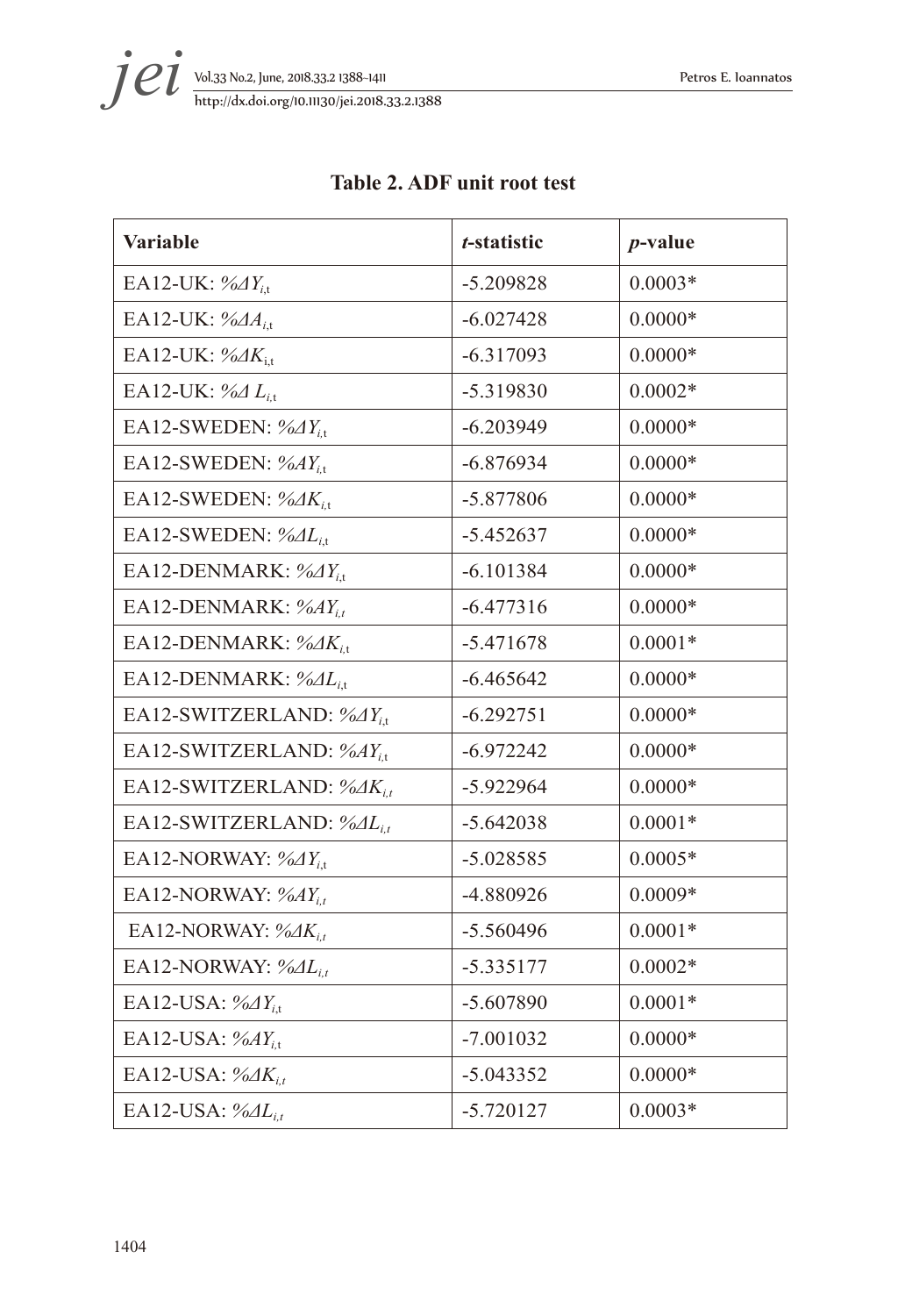| (continued) |  |
|-------------|--|
|-------------|--|

| <b>Variable</b>                                            | <i>t</i> -statistic | $p$ -value |
|------------------------------------------------------------|---------------------|------------|
| EA12-CANADA: $\frac{\%}{\angle Y_i}$                       | $-6.039615$         | $0.0000*$  |
| EA12-CANADA: $\%AY_{i+}$                                   | $-6.048487$         | $0.0000*$  |
| EA12-CANADA: $\frac{\partial A}{\partial K_{i,t}}$         | $-6.265167$         | $0.0000*$  |
| EA12-CANADA: $\frac{\% \Delta L_i}{\Delta L_i}$            | $-5.997518$         | $0.0000*$  |
| EA12-AUSTRALIA: $\frac{\%}{\angle Y_{i}}$                  | $-5.906531$         | $0.0000*$  |
| EA12-AUSTRALIA: $\%AY_{i}$                                 | $-7.966503$         | $0.0000*$  |
| EA12-AUSTRALIA: $\frac{\%A K_{i}}{\# \}}$                  | $-6.344453$         | $0.0000*$  |
| EA12-AUSTRALIA: $\frac{\% \Delta L_{i,t}}{\Delta L_{i,t}}$ | $-5.832075$         | $0.0000*$  |
| EA12-JAPAN: $\frac{\partial}{\partial X_i}$                | $-5.699909$         | $0.0001*$  |
| EA12-JAPAN: $\%AY_{it}$                                    | $-7.220581$         | $0.0000*$  |
| EA12-JAPAN: $\frac{\%A K_{i,t}}{\%A K_{i,t}}$              | -4.539234           | $0.0026*$  |
| EA12-JAPAN: $\frac{\partial}{\partial L_{i}}$              | $-5.764566$         | $0.0000*$  |

(Note)The notation \* indicates a statistical significance level at 1%.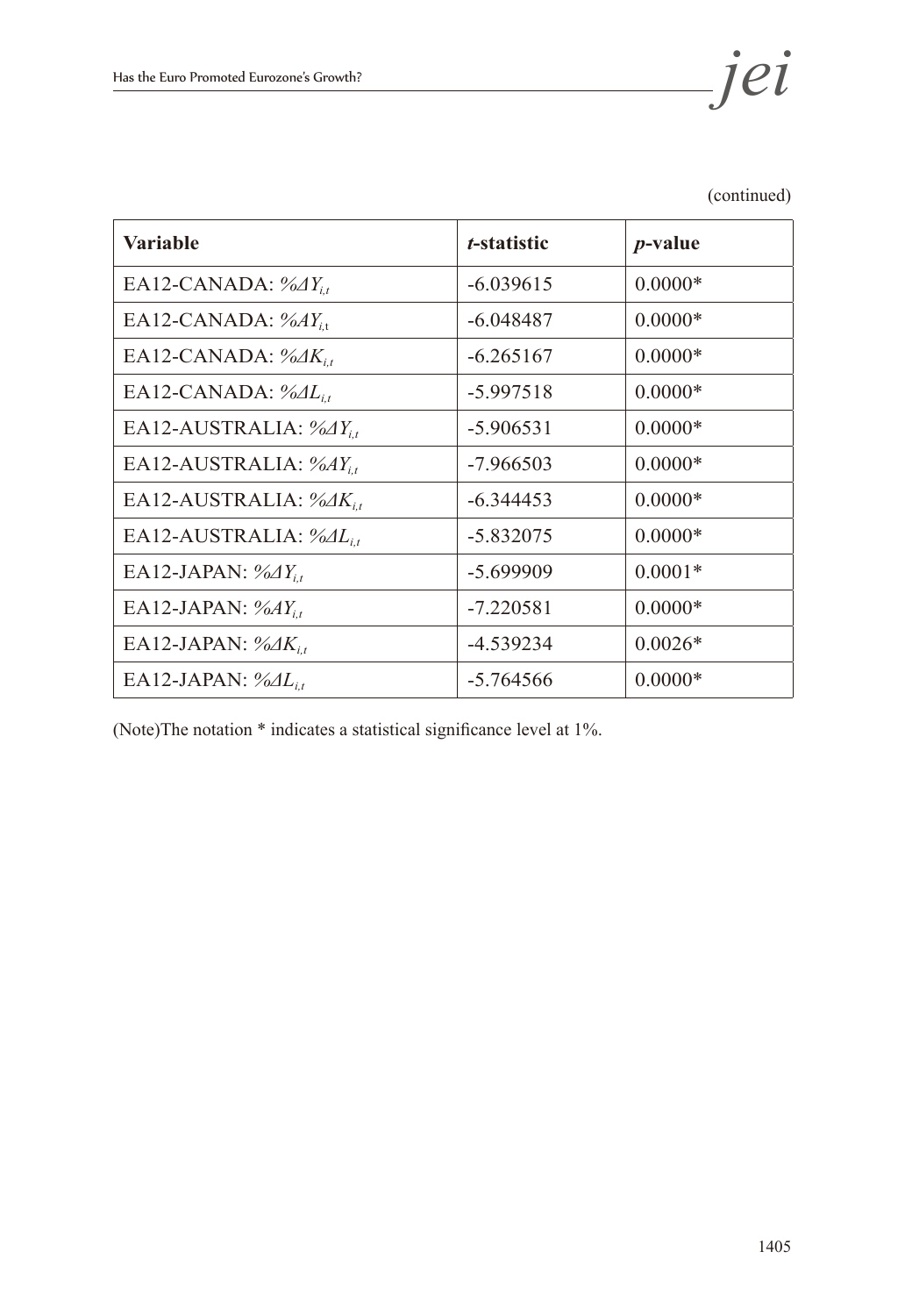### **VII. Conclusions**

This study conducted a policy evaluation analysis to determine whether the introduction of the euro promotes systematic growth for the Eurozone. A natural experiment and DiD methodology were used to compare Eurozone's growth with that of nine non-Eurozone economies serving as control group. The nine non-Eurozone economies exhibit similar characteristics to those of the Eurozone. The basic DiD model was augmented with supply-side covariates consistent with the neoclassical theory of growth.

It was shown that the growth rate of the Eurozone does not differ from those of the UK, Sweden, and Denmark. These three EU economies strategically decided not to adopt the euro but continued the use of their own currencies. In this case, the growth rate of these economies has not been adversely affected by not replacing their national currencies with the euro. Further, Eurozone's growth rate does not differ from that of Norway, a non-EU economy. Norway has not been adversely affected by not joining in the EU. There is also no difference between the growth rate of the Eurozone and that of the United States. In addition, the Eurozone's growth rate is significantly lower than those of Switzerland, Canada, and Australia, but exceeding that of Japan.

The evidence shows that the growth rate of the Eurozone is not signifi cantly different than that of five non-EU economies and underperforms three. The study results indicate that the euro has not been able to propel the Eurozone's growth rate to exceed those of eight out of the nine control group economies (except for Japan). It can be concluded that there are no systematic growth effects for the Eurozone emerging from the introduction of the euro.

*Received 6 January 2018, Revised 27 March 2018, Accepted 9 May 2018*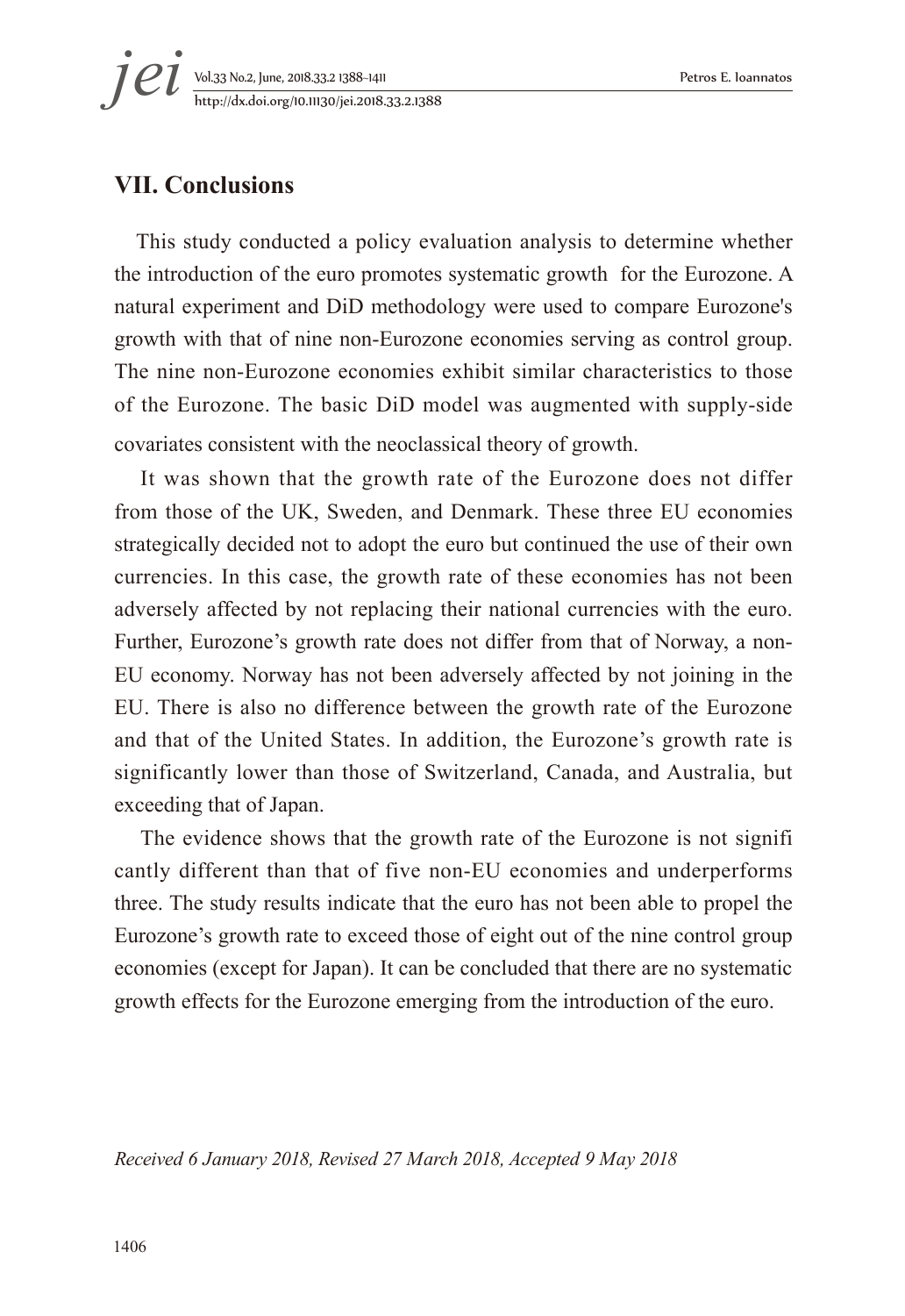## **References**

Abbott, A. J., De Vita, G. "Evidence on the impact of exchange rate regimes on bilateral FDI flows." *Journal of Economic Studies*, 38(3), (2011): 253– 274.

Acemoğlu, D. "The Neoclassical Growth Model. Introduction to Modern Economic Growth." Princeton: Princeton University Press. (2009): 287-326. ISBN 978-0-691-13292-1.

Aghion, P., Howitt, P. "Endogenous Growth Theory." MIT Press. (1998)

Alessandrini, P., Fratianni, M., Hallett, A.H., Presbitero, A.F. "External imbalances and financial fragility in the euro area." *Open Economies Review*, 25, (2014): 3-34.

Baldwin, R., DiNino, V., Fontagné, L., De Santis, R. A., Taglioni, D. "Study on the impact of the euro on trade and foreign direct investment." Economic Papers 321, European Commission, Directorate-General for Economic and Financial Affairs. (2008)

Barrell, R., Gottschalk, S., Holland, D., Khoman, E., Liadze, I., Pomerant, O. "The Impact of EMU on Growth and Employment." Economic Papers 318, European Commission, Directorate-General for Economic and Financial Affairs. (2008)

Berger, H., Nitsch, V. "Zooming out: the trade effect of the euro in historical perspective." *Journal of International Money and Finance*, 27(8), (2008): 1244-1260.

Brouwer, J., Paap, R., Viaene, J.M. "The trade and FDI effects of EMU enlargement." *Journal of International Money and Finance*, 27, (2008): 188- 208.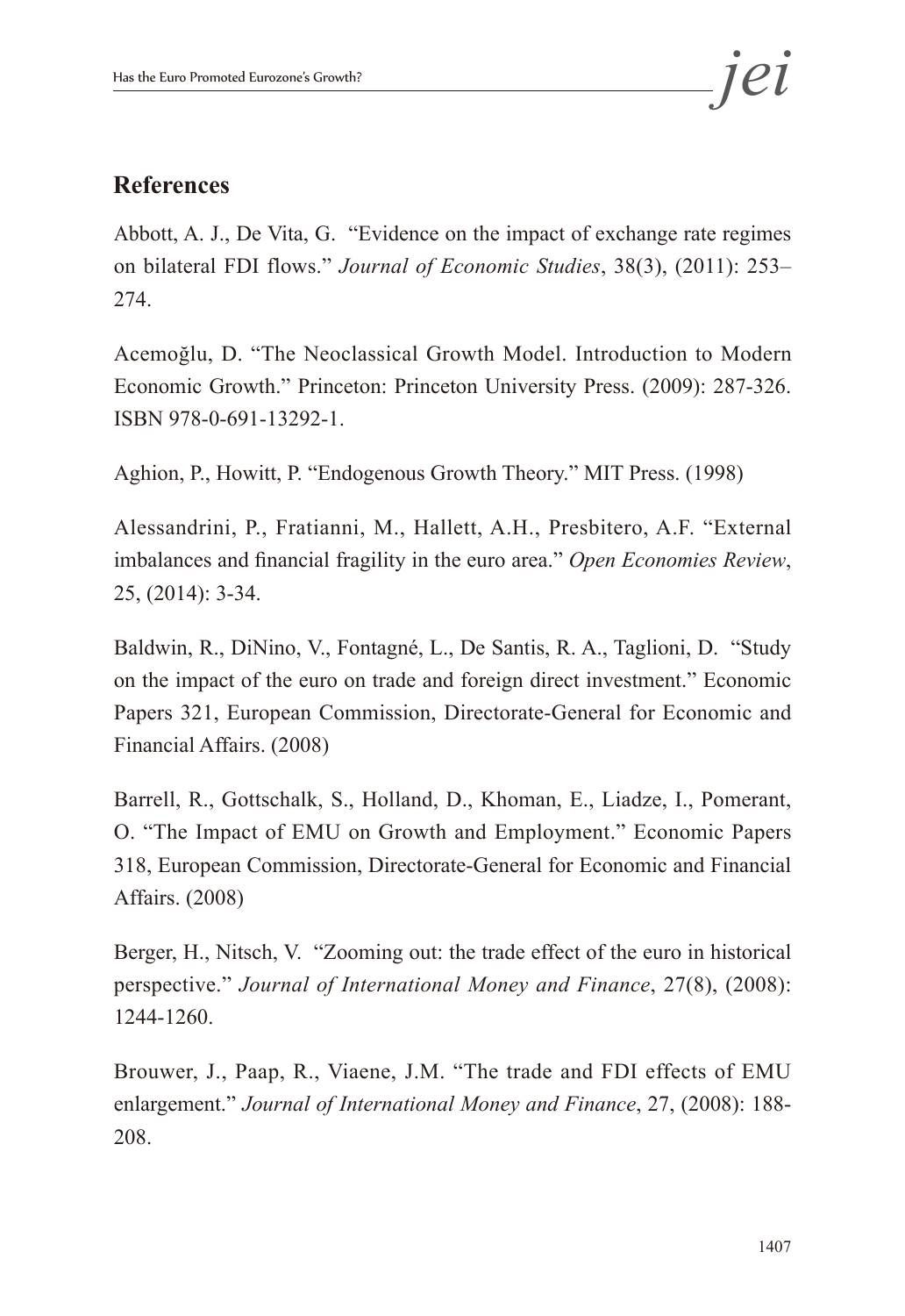Bryant, W., Joyeux, R., "Interest linkages between the US, UK and German interest rates: should the UK join the European Monetary Union?" *International Review of Applied Economics*, 24(6), (2010): 633-647.

Buiter, W.H. "Why the United Kingdom should join the Eurozone." *International Finance*, 11(3), (2008): 269-282.

Bun, M., Klaasen, F. "The euro effect on trade is not as large as commonly thought." *Oxford Bulletin of Economics and Statistics*, 69, (2007): 473-496.

Canale, R.R., De Grauwe, P., Forest, P., Napolitano, O. "Is there a trade-off between free capital mobility, financial stability and fiscal policy flexibility in the EMU?" *Review of World Economics*, (2017): 1-25, https://doi. org/10.1007/s10290-017-0302-4.

Cass, D. "Optimum growth in an aggregative model of capital accumulation." *Review of Economic Studies*, 32, 3, (1965): 233-240.

Flam, H., Fatas, A., Holden, S., Jappelli, T., Mihov, I., Pagano, M., Wyplosz, C. "Should Denmark, Sweden and the UK Join?" SNS Forlag, (2008). EMU at Ten. Stockholm.

Gyoerk, E. "Economic costs and benefits of EMU membership from the perspective of a non-member." *Open Economies Review*, 28, (2017): 1-29.

Flassbeck, H., Spiecker, F. "The euro – a story of misunderstanding." *Intereconomics,* 46(4), (2011): 180-187.

Glick, R., Rose, A. "Does a currency union affect trade? The time series evidence." *European Economic Review*, 46, (2002): 1125-1151.

Holtemöller, O., Zeddies, G. "Has the Euro increased international price elasticities?" *Empirica*, 40(1), (2013): 197-214.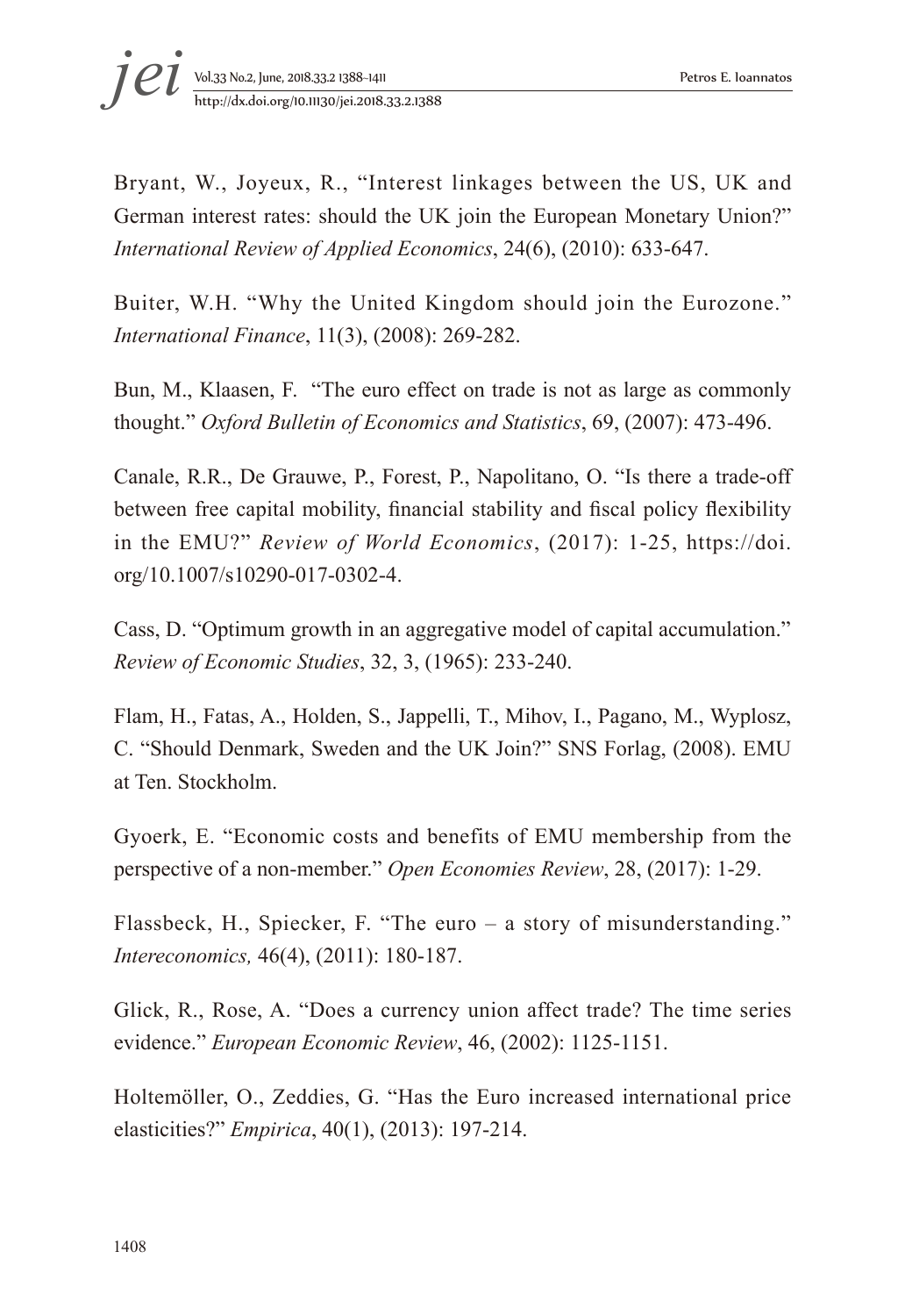Huhne, C. "Why Britain should join the euro." *European Business Journal*, 13(4), (2001): 161-166.

Jonung, L. "National or international inflation targeting? The Wicksellian dilemma of the euro-outs." *Journal of Public Policy*, 22, (2002): 183-197.

Jonung, L., Vlachos, J. "The Euro – What's in it for Me?" An Economic Analysis of the Swedish Euro Referendum of 2003. Working Papers 296, European Commission, Brussels. (2007)

Koopmans, T.C. "On the concept of optimal economic growth." The Economic Approach to Development Planning. Chicago: Rand McNally, (1965): 225-287.

Kunroo, M.H., Sofi, I.A., Azad, N.A. "Trade implications of the Euro in EMU countries: a panel gravity analysis." *Empirica*, 43(2), (2016): 391-413.

Lane, P. "The real effects of European monetary union." *Journal of Economic Perspectives*, 20(4), (2006): 47-66.

Meyer, B.D. "Natural and quasi-experiments in Economics." *Journal of Business & Economic Statistics*, 13(2), (1995): 151-161.

Minford, P. "Britain, the euro, and the five tests." *Cato Journal*, 24(1/2), (2004): 75-87.

Minford, P., Meenagh, D., Webb, B. "Britain and EMU: Assessing the costs in macroeconomic variability." *World Economy*, 27(3), (2004): 301-358.

Mundell, R. "The Euro as a Stabilizer in the International Economic System." *Kluwer Academic Publishers*, NPA 440 pp. ISBN 0-7923-7755-9 (2000)

Mundell, R. "The significance of the euro in the international monetary system." *American Economist* 47(2), (2003): 27-39.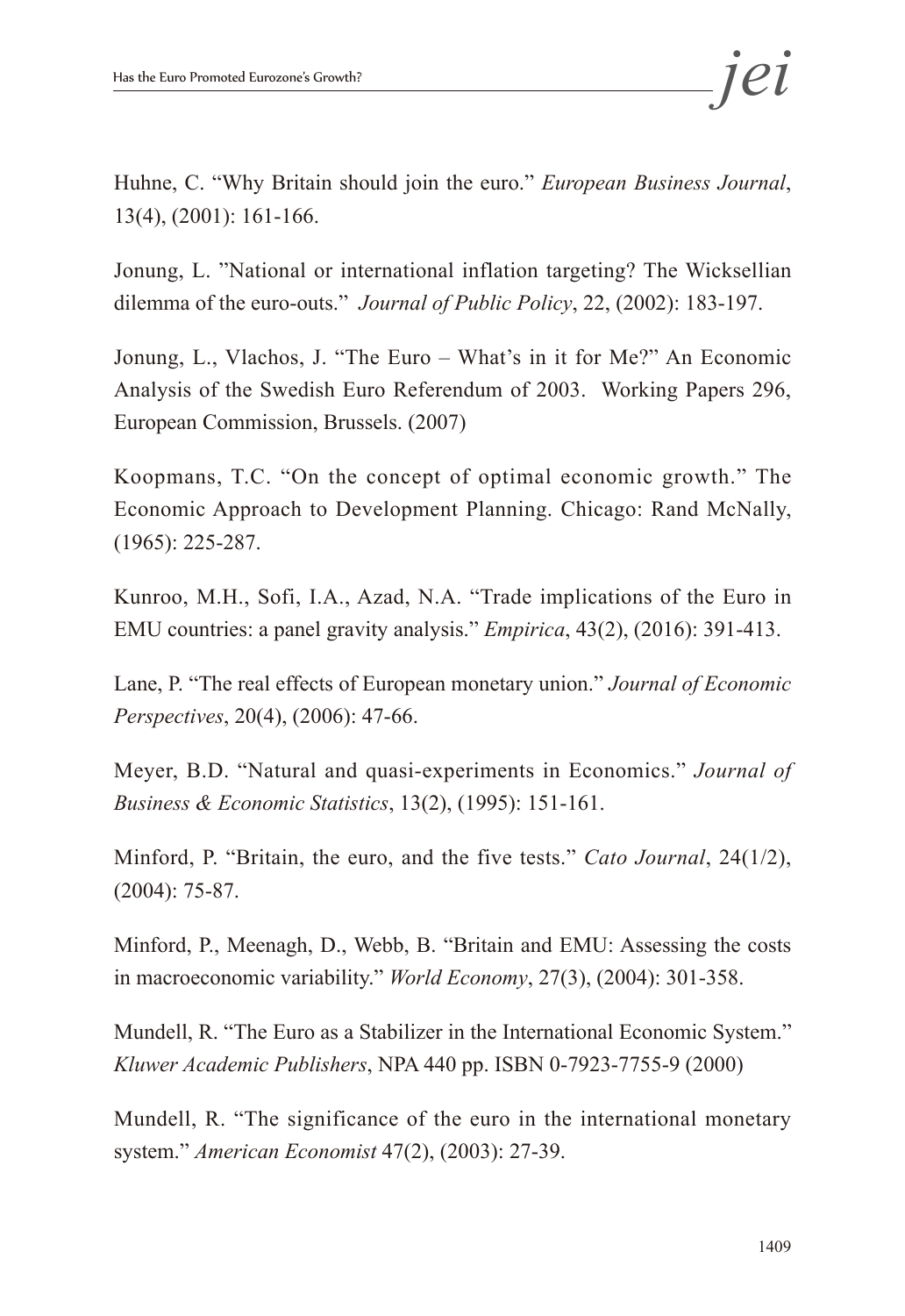Nitsch, V., Pisu, M. "Scalpel, please! Dissecting the euro's effect on trade. ETH Zurich and National Bank of Belgium."

Pesaran, M.H., Smith, L.V., Smith R.P. "What if the UK or Sweden had Joined the Euro in 1999? An Empirical Evaluation Using a Global VAR." *International Journal of Finance & Economics*, 12(1), (2007): 55-87.

Petroulas, P. "The effect of euro on foreign direct investment." *European Economic Review*, 51, (2007): 1468-1491.

Reade, J.J., Volz, U. "Too much to lose, or more to gain? Should Sweden Join the Euro?" Economics Series Working Papers 442, Department of Economics, University of Oxford, Oxford. (2009)

Romer, P.M. "Endogenous Technological Change." *Journal of Political Economy*, 98(5),(2), (1990): 71-102.

Rose, A.K. "One money, one market: the effect of common currencies on trade." *Economic Policy*, 30, (2000): 7-45.

Rose, A.K." Currency unions and trade: the effect is large." *Economic Policy*, 33, (2001): 449-461.

Schiavo, S. "Common currencies and FDI flows." *Oxford Economic Papers*, 59(3), (2007): 536-560.

Senjur, M. "A competitive growth of a small middle-income country in the Eurozone is far to be assured." *International Economics and Economic Policy*, 9(3-4), (2012): 213-233.

Soderstrom, U. "Re-Evaluating Swedish Membership in EMU: Evidence from an Estimated Model." NBER Working Papers 14519, National Bureau of Economic Research, Cambridge, Mass. (2008)